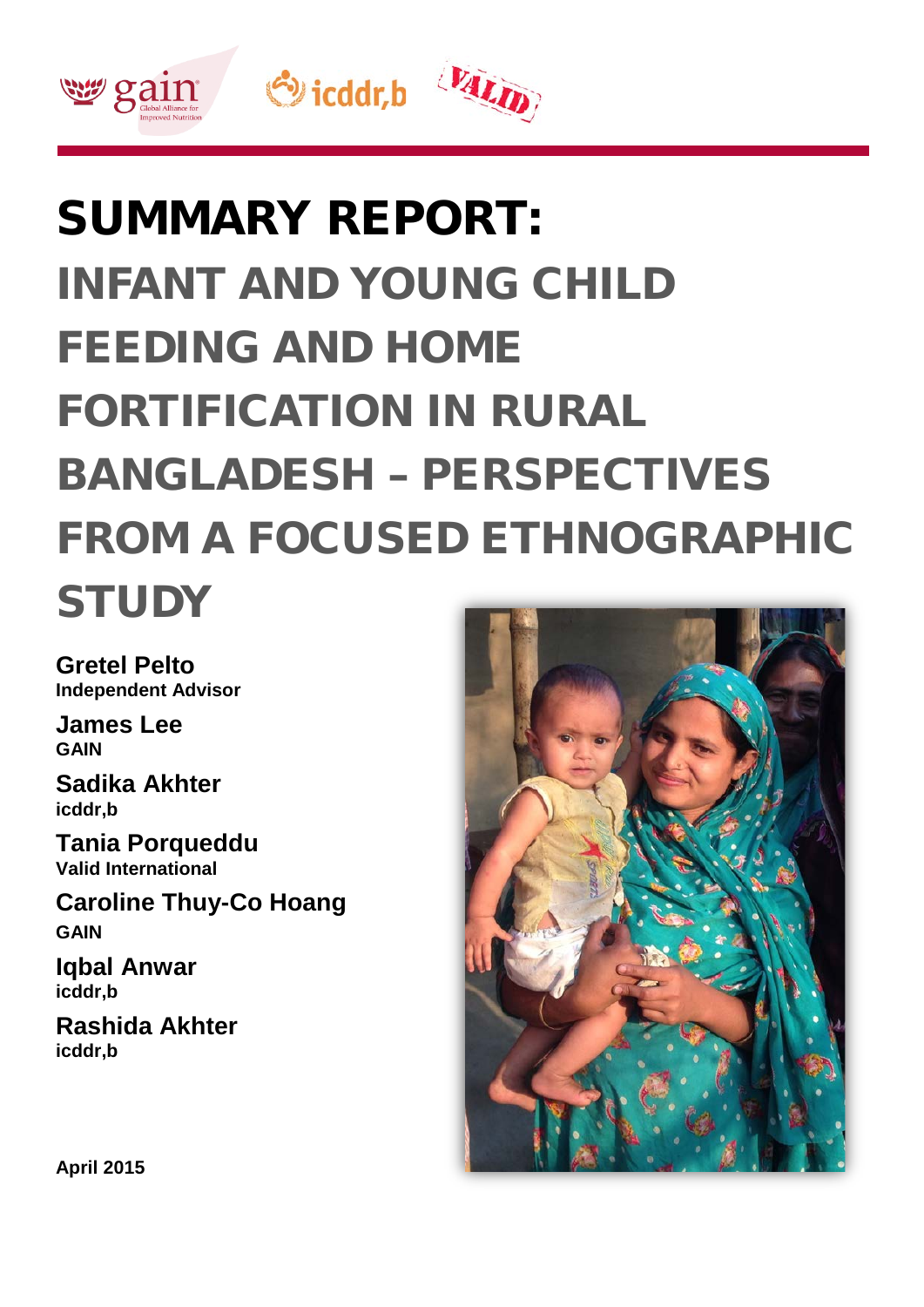# ACKNOWLEDGEMENTS

This **summary report** highlights select observations and conclusions from the 2014 study *Infant and Young Child Feeding and Home Fortification in Rural Bangladesh: Perspectives from a Focused Ethnographic Study*, authored by Sadika Akhter, James Lee, Tania Porqueddu, Rashida Akhter, Gretel Pelto, and Iqbal Anwar. The study was commissioned by the Global Alliance for Improved Nutrition (GAIN) with funds from the Bill & Melinda Gates Foundation (BMGF) and the Children's Investment Fund Foundation (CIFF).

Study design was adapted from focused ethnographic study (FES) protocols for the investigation of complementary feeding developed by Gretel Pelto for GAIN. The study was approved through the research review and ethical review procedures of the International Centre for Diarrhoeal Disease Research, Bangladesh (icddr,b), and implemented by icddr,b in Sylhet and Barguna districts under the direction of Principal Investigator Sadika Akhter and Co-Principal Investigator Iqbal Anwar. Members of icddr,b field research teams included Tahera Israt, Heeyam Saeed, Shafia Sharmin Anu, and Feroza Akhter Kumkum. The research team was supervised by Rashida Akhter. At the district level, the research teams were fortunate to have the support and advice of the local BRAC teams, including BRAC *shastya shebikas*, for which we thank BRAC management, especially Raisul Haque and Zeenat Raihana.

Analysis and write-up of the research were performed during July–September 2014 in two stages. The draft report was authored by Sadika Akhter, Tania Porqueddu, Rashida Akhter, and Iqbal Anwar. Additional analytical and written inputs from Gretel Pelto, Tania Porqueddu, and James Lee helped shape the final version, as did comments and suggestions from GAIN staff, including Caroline Thuy-Co Hoang, Dr Rudaba Khondker, and Dr Sabuktagin Rahman.

This summary was written by Gretel Pelto, James Lee, and Caroline Thuy-Co Hoang, with comments provided by John Fairhurst, Lynnette Neufeld, Dominic Schofield, and Alison Tumilowicz of GAIN. Thanks to Jeff Feldmesser for his valuable editorial, structural, and layout contributions.

Cover photo by Heeyam Saeed/GAIN.

The views expressed in this summary report are those of the authors and do not necessarily represent those of BRAC, GAIN, icddr,b, or Valid International.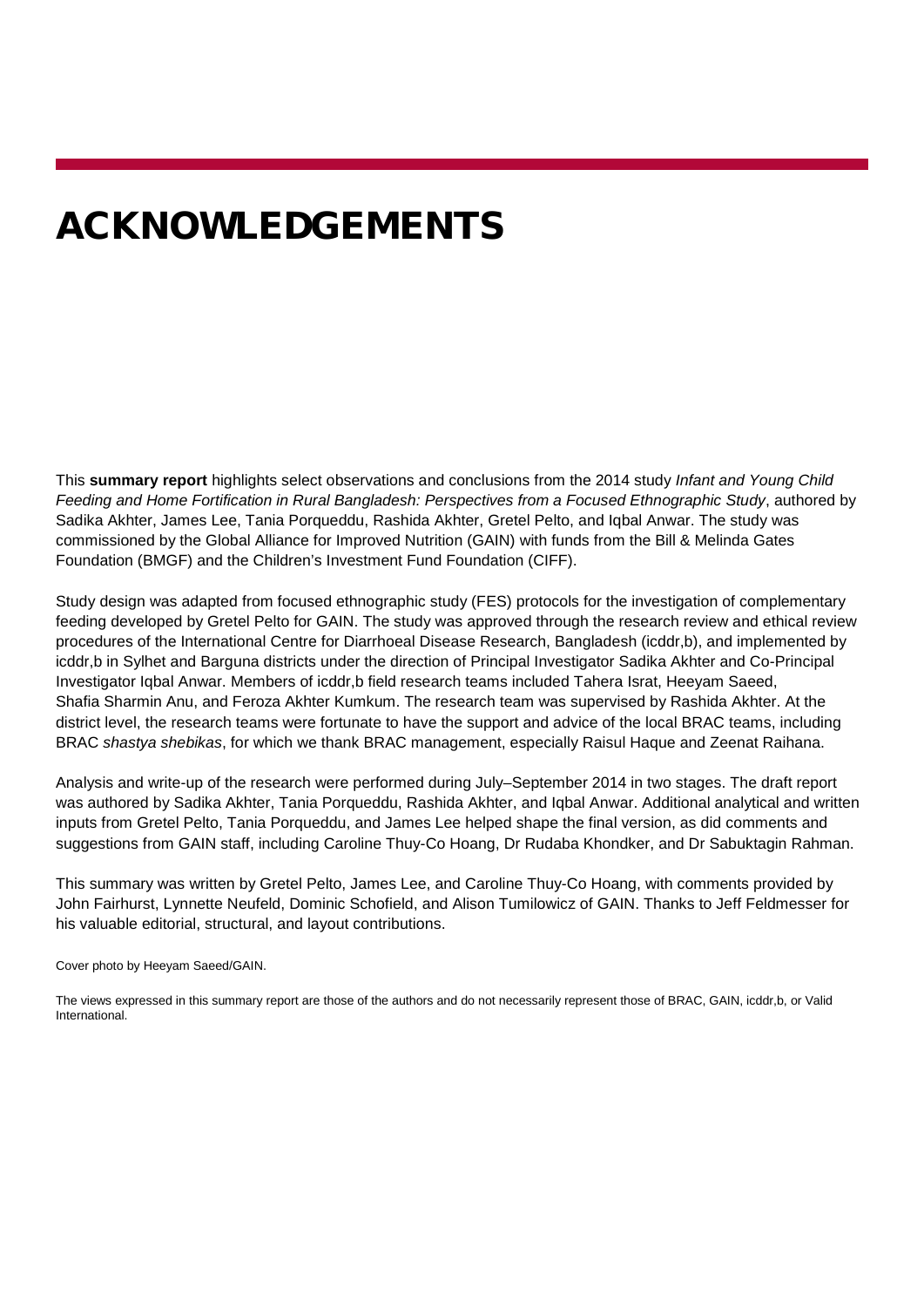# TABLE OF CONTENTS

|                                                                                          | 1                                                                                                                                                                                                                                                                                                                                                                                                                                                                                                                                                                                                                                                                     |
|------------------------------------------------------------------------------------------|-----------------------------------------------------------------------------------------------------------------------------------------------------------------------------------------------------------------------------------------------------------------------------------------------------------------------------------------------------------------------------------------------------------------------------------------------------------------------------------------------------------------------------------------------------------------------------------------------------------------------------------------------------------------------|
| Infant and Young Child Nutrition in Bangladesh<br>1.1                                    | 1                                                                                                                                                                                                                                                                                                                                                                                                                                                                                                                                                                                                                                                                     |
| The GAIN Infant and Young Child Nutrition Program in Bangladesh<br>1.2                   | $\overline{2}$                                                                                                                                                                                                                                                                                                                                                                                                                                                                                                                                                                                                                                                        |
|                                                                                          | 3                                                                                                                                                                                                                                                                                                                                                                                                                                                                                                                                                                                                                                                                     |
| 2.1 Rationale                                                                            | 3                                                                                                                                                                                                                                                                                                                                                                                                                                                                                                                                                                                                                                                                     |
| 2.2 Study Objectives                                                                     | 3                                                                                                                                                                                                                                                                                                                                                                                                                                                                                                                                                                                                                                                                     |
|                                                                                          | 4                                                                                                                                                                                                                                                                                                                                                                                                                                                                                                                                                                                                                                                                     |
|                                                                                          | $\overline{4}$                                                                                                                                                                                                                                                                                                                                                                                                                                                                                                                                                                                                                                                        |
| 3.2 Selection of the Study Sites and Sampling Procedures                                 | 5                                                                                                                                                                                                                                                                                                                                                                                                                                                                                                                                                                                                                                                                     |
|                                                                                          | 6                                                                                                                                                                                                                                                                                                                                                                                                                                                                                                                                                                                                                                                                     |
| 4.1 Data Collection                                                                      | $\,6$                                                                                                                                                                                                                                                                                                                                                                                                                                                                                                                                                                                                                                                                 |
| 4.2 Data Analysis                                                                        | $6\phantom{1}6$                                                                                                                                                                                                                                                                                                                                                                                                                                                                                                                                                                                                                                                       |
| 5.                                                                                       | 7                                                                                                                                                                                                                                                                                                                                                                                                                                                                                                                                                                                                                                                                     |
| 5.1                                                                                      | $\overline{7}$                                                                                                                                                                                                                                                                                                                                                                                                                                                                                                                                                                                                                                                        |
| 5.2                                                                                      | 8                                                                                                                                                                                                                                                                                                                                                                                                                                                                                                                                                                                                                                                                     |
| 5.3                                                                                      | 11                                                                                                                                                                                                                                                                                                                                                                                                                                                                                                                                                                                                                                                                    |
| Limitations of the Study<br>5.4                                                          | 13                                                                                                                                                                                                                                                                                                                                                                                                                                                                                                                                                                                                                                                                    |
|                                                                                          | 14                                                                                                                                                                                                                                                                                                                                                                                                                                                                                                                                                                                                                                                                    |
| 6.1                                                                                      | 14                                                                                                                                                                                                                                                                                                                                                                                                                                                                                                                                                                                                                                                                    |
|                                                                                          | 14                                                                                                                                                                                                                                                                                                                                                                                                                                                                                                                                                                                                                                                                    |
| Position MNP as a Neutral Substance within the Humoral System of Food and Illness<br>6.3 | 15                                                                                                                                                                                                                                                                                                                                                                                                                                                                                                                                                                                                                                                                    |
| Explore the Use of Key Terms and Concepts from Caregiver Narratives<br>6.4               | 15                                                                                                                                                                                                                                                                                                                                                                                                                                                                                                                                                                                                                                                                    |
| Address the Major Social and Programmatic Impediments to Uptake and Adherence<br>6.5     | 16                                                                                                                                                                                                                                                                                                                                                                                                                                                                                                                                                                                                                                                                    |
| <b>Bibliography</b><br>7.                                                                | 17                                                                                                                                                                                                                                                                                                                                                                                                                                                                                                                                                                                                                                                                    |
|                                                                                          | 1. Background<br>2. Study Rationale and Objectives<br>3. Study Design and Population<br>3.1 Focused Ethnographic Study<br>4. Data Collection and Analysis<br><b>Findings</b><br>Placing IYCF in the Context of the Social Constraints of Rural Households<br>Caregivers' Perceptions, Beliefs, and Motivations Relating to IYCF Practices<br>Recurrent Themes in Caregivers' Strategies to Maintain IYC Health, Growth, and Nutrition<br>6. Recommendations for SBCC Strategy and Program Implementation<br>Build on the Themes That Are Key to Caregivers: Illness Prevention and Appetite<br>6.2 Place IYCF and HF within the Existing Routines of Rural Households |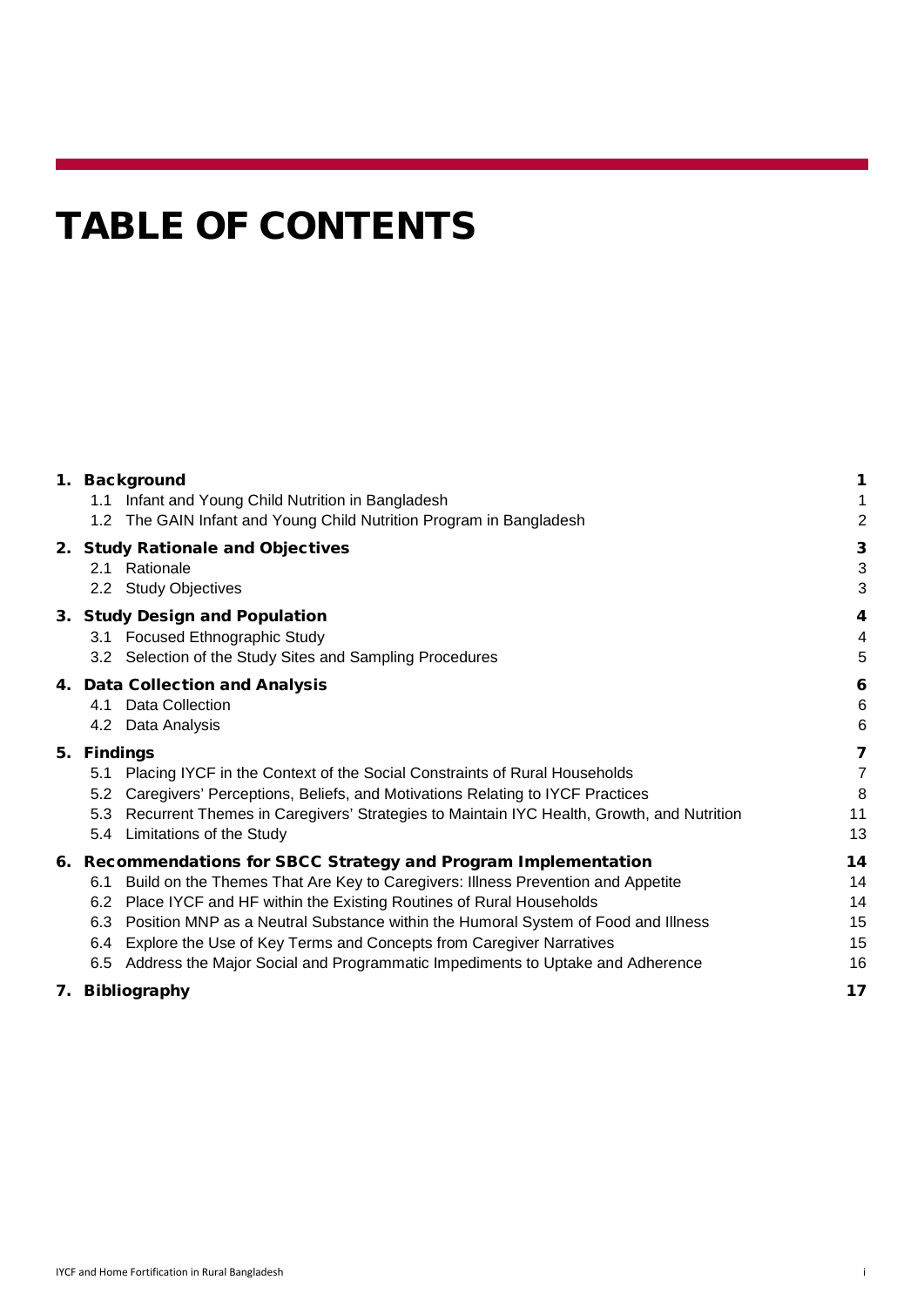### <span id="page-3-0"></span>1. BACKGROUND

#### <span id="page-3-1"></span>1.1 Infant and Young Child Nutrition in Bangladesh

Bangladesh has been making impressive progress in reducing poverty and malnutrition (Food and Agriculture Organization of the United Nations [FAO] 2012), and is considered to be well on track to achieving the majority of the Millennium Development Goal (MDG) targets (National Institute of Population Research and Training [NIPORT] 2013) by 2015. However, the country's malnutrition rates remain among the highest in the world, especially among children. The 2011–2012 National Micronutrient Survey found that 32% of children between 6 and 59 months were stunted, 19% were wasted, and 30% were underweight (International Centre for Diarrhoeal Disease Research, Bangladesh [icddr,b] et al. 2013). Micronutrient deficiencies are also widespread: 33% of pre-school children suffer from anaemia, 20% from vitamin A deficiency, 10% from iron deficiency, 40% from iodine deficiency, and almost 50% from zinc deficiency. Although diversity of food intake has been improving in Bangladesh over the last decade (Bureau of Statistics 2010), the intake of key micronutrients remains well below the recommended amounts. The proportion of pre-school children meeting the recommended dietary allowance (RDA) of iron, zinc, and vitamin A is 3%–6%, 11%–38%, and 30%, respectively. The major share of these micronutrients is provided by poorly bio-available plant-sourced food. The National Micronutrient Survey showed another very interesting finding, highlighting the need for a large-scale intervention: Malnutrition is spread across regions and wealth quintiles (icddr,b et al. 2013).

One of the causes of anaemia is inadequate intake of dietary iron. The per capita availability of micronutrientrich foods compared to requirements is very poor, and

segments of the population cannot meet requirements, especially in rural areas, due to lack of adequate access and purchasing power (icddr,b et al. 2013). While important interventions in large-scale salt iodisation and fortification of edible oil are under way and a supplementation program was providing high doses of vitamin A to children under 5 years old, meeting the micronutrient requirements of children 6–59 months old remains a challenge. The limited intake capacity of these young children makes it hard to ensure that adequate intake of nutrients, iron in particular, through complementary feeding, is achieved.

In addition to problems of access to micronutrient-rich foods, there are also problems related to infant and young child feeding (IYCF) practices that contribute to poor micronutrient status. While breastfeeding is almost universal, the median duration of exclusive breastfeeding is only 3.5 months (NIPORT 2013). Good quality semisolid foods are often not introduced in a nutritionally optimal fashion. In fact, only 62% of children aged 6–8 months receive complementary foods (NIPORT 2013); the diet of 24- to 35-month-old children is also commonly deficient in essential nutrients (icddr, b et al. 2013). In view of the magnitude and multi-factoral causes of micronutrient deficiencies in the critical period (6–24 months), home fortification (HF) of complementary food with multinutrient powders (MNP) as part of the promotion of agespecific, home-based complementary feeding is an effective intervention to contribute to reduction in childhood anaemia and to improve the quality of infant diets.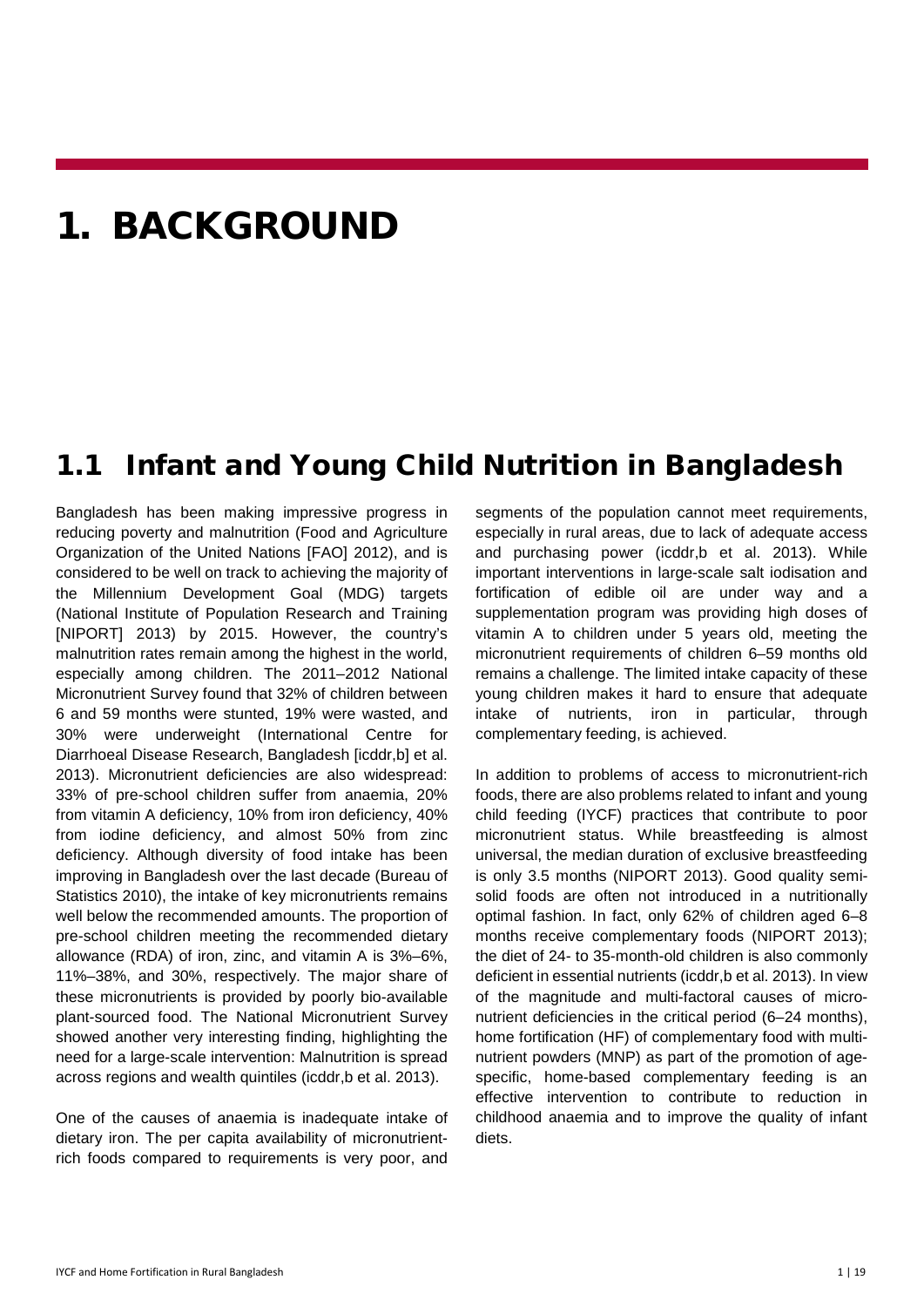#### <span id="page-4-0"></span>1.2 The GAIN Infant and Young Child Nutrition Program in Bangladesh

The Global Alliance for Improved Nutrition's (GAIN) Infant and Young Child Nutrition (IYCN) program in Bangladesh aims to reduce malnutrition, specifically micronutrient deficiencies, and to improve nutritional status and optimum feeding practices among children 6–59 months of age. Since 2009, to address the critical first 1,000 days from conception to a child's second birthday, the program has supported improvement of IYCF practices, including

exclusive breastfeeding, timely introduction of complementary feeding, and appropriate and effective use of HF with MNP added to home-made local foods for infants and young children.

The first phase of the program (2009–2013) established a

partnership between GAIN, BRAC, and Renata Limited. Renata is a pharmaceutical company that manufactures, among other products, an MNP called *Pushtikona*, which is distributed and sold through its pharmacy network. In alignment with its partners, Renata has invested in the promotion of breastfeeding and complementary feeding, as well as doctor sensitisation. BRAC is a development organisation dedicated to alleviating poverty by empowering the poor and helping them bring about positive changes in their lives by creating opportunities for them. Since 2009, BRAC has implemented the community-based component of the GAIN-BRAC-Renata partnership by promoting appropriate complementary feeding practices and HF with MNP (*Pushtikona*) among children under 5 across Bangladesh. BRAC's frontline community health workers play a critical role in promoting MNP with better feeding practices.

The second phase of the program (2013–2018) aims to further contribute to reduction in micronutrient deficiencies, specifically by reducing anaemia among

Since 2009, GAIN's IYCN program has supported exclusive breastfeeding, timely introduction of complementary feeding, and appropriate and effective use of home fortification and micronutrient powder.

targeted children by 10%. The program will place a strong emphasis on establishing a supportive environment for the promotion of optimum IYCF practices, including HF, to fill the nutrient gap. In particular, the program will strengthen the capacity of BRAC's frontline health workers to provide

program beneficiaries with information about optimum IYCF practices and HF, improve home contacts, and implement a comprehensive social and behaviour change communication (SBCC) campaign in 170 sub-districts of Bangladesh. The program includes design elements to address gender and social exclusion issues. It will also focus on the social environment for the promotion of IYCN as part of a broader continuum of care.

The program entails a multi-stage research agenda, including the 2014 focused ethnographic study (FES) described below.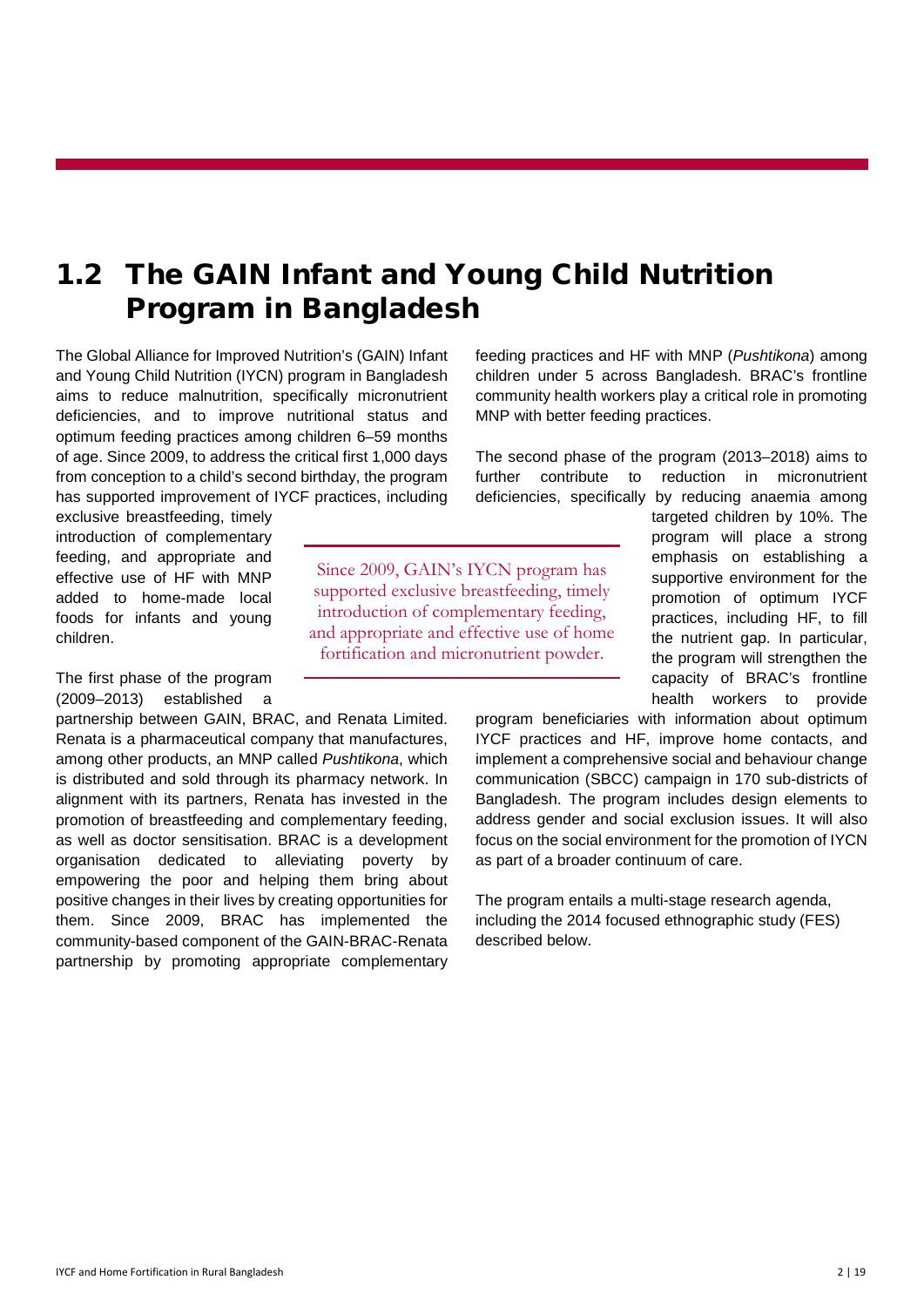### <span id="page-5-0"></span>2. STUDY RATIONALE AND OBJECTIVES

#### <span id="page-5-1"></span>2.1 Rationale

IYCF practices in Bangladesh have been the subject of substantial research, due in part to the fact that stunting in the first 2 years of life is a major public health problem in South Asia, and feeding practices play an important role in the aetiology of the problem (Black et al. 2013; Menon 2012). With the advent of the Alive and Thrive (A&T) project in Bangladesh, as well as the GAIN IYCN program, additional attention has been focused on IYCF issues, providing new information and insights. As part of the dual evaluation of the A&T and IYCN programs, qualitative studies and quantitative surveys were undertaken by the International Food Policy Research Institute (IFPRI) (IFPRI 2010, 2013a, 2013b, 2013c). These studies and surveys provide some indication of the level and patterns of knowledge related to IYCF practices, as well as to the uptake of HF through the BRAC network. Households that purchased MNP were a minority: 37% of household surveyed in the program area in 2013 claimed to have ever purchased MNP. However, this uptake was significantly increased in areas of geographical overlap with the A&T project, which had invested heavily in increasing awareness around exclusive breastfeeding during the first 6 months, followed by appropriate IYCF after the first 6 months. Within BRAC's mostly lowincome, rural client base, finer distinctions in socioeconomic status (SES) appear to be a factor limiting the volumes of MNP purchased (but not purchase per se), with households of relatively higher SES purchasing on average double (21.1 packets at last purchase) the amounts of relatively lower SES households. Visits from a

BRAC volunteer are also associated with the decision to purchase (households that bought MNP had been visited on average 22 days prior, whereas the interval for nonpurchasers is more than twice as long, at 48 days) (IFPRI 2013a).

These findings suggest that while affordability may be an inhibiting factor, an important sub-set of households is nevertheless willing and capable of purchasing MNP. The findings are partly responsible for efforts under Phase 2 of the GAIN IYCN program to expand the cadre of BRAC volunteers skilled in the provision of advice and information on effective IYCF behaviours. By situating HF more firmly within the broader IYCF messaging provided during the visit of an appropriately trained BRAC volunteer, and by making these visits more regular, it may be possible to both expand HF and simultaneously increase the adoption of other effective IYCF behaviours.

Quantitative and qualitative data collected by IFPRI also provided several relevant investigative starting points concerning the motivators for MNP uptake, including the perceptions of improved intelligence, physical growth, and appetite (IFPRI 2013c). GAIN determined that in-depth, ethnographic research could supplement the IFPRI studies with a deeper understanding of these motivators and of the barriers to optimal IYCF behaviours. Findings are expected to inform the design of the SBCC activities of the IYCN program.

#### <span id="page-5-2"></span>2.2 Study Objectives

The study collected qualitative and quantitative data about caregivers' strategies to provide their infants and young children with appropriate food and fortification for good health, growth, and nutrition. The study also aimed to enhance the understanding of cultural norms and beliefs

related to IYCF practices and HF. Analysis of the data resulted in a set of findings that can be used to inform the design of SBCC interventions that promote infant and young child nutrition in general and HF in particular.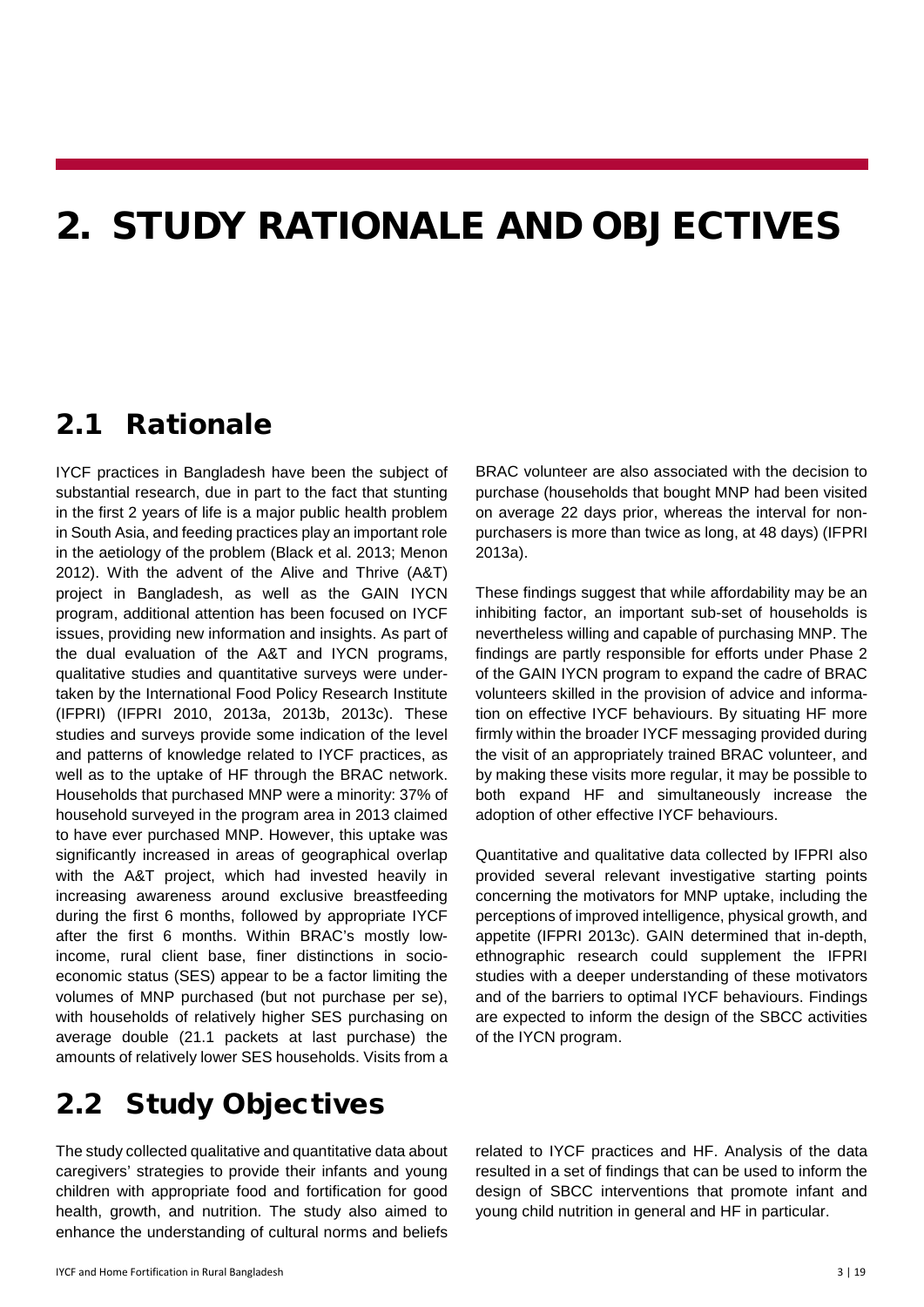### <span id="page-6-0"></span>3. STUDY DESIGN AND POPULATION

#### <span id="page-6-1"></span>3.1 Focused Ethnographic Study

Focused ethnography for implementation research is a research approach that uses data collection methods taken from classic anthropological techniques (in-depth, open-ended interviewing and observations), cognitive mapping techniques (which have their origins in psychology and marketing), and the research tools that are specific to the topics under investigation. In its application to nutrition issues, these tools are drawn primarily from nutrition methods (e.g. 24-hour food recalls and food frequency measures) and sociological survey research tools.

The 'Focused Ethnographic Study for Infant and Young Child Feeding' was developed under the GAIN's auspices. It is a research tool designed to obtain a picture in a specific environment (community, region, or country) with respect to defined sets of questions for which answers are needed by an agency, policy makers, program planners, or project implementation teams to make decisions about future actions regarding a nutrition or nutrition-related intervention. In contrast to approaches that constrain the answers to investigators' predefined expectations, the FES, like all ethnography, uses procedures that permit investigators to discover the realities experienced by people in the environment being investigated by hearing directly what those people have to say. For focused ethnographic research to be both manageable and effective, the studies not only need an adequate, but non-constraining set of guiding questions, they also need a clear structure and an explicit theoretical foundation. The FES for IYCF is built on these basic requirements.

The FES for IYCF consists of a set of modules, each of which addresses one or more aspects of complementary

feeding behaviours and beliefs, ranging from information on where foods are obtained (and the economics of household food management) and how they are prepared, stored, and fed to information on social and cultural conditions, and beliefs and knowledge-related features that affect how infants and young children are fed and cared for. The theoretical foundation of the FES is the 'cultural-ecological framework', which identifies five basic components within which the determinants of infant and young child diets and behaviours can be placed. These five components are: the physical environment, the social environment, the social organisation, technology, and culture. The FES modules are constructed to include data on each of these components and to provide an opportunity to reveal the interactions among them.

Revealing the interactions among the five basic components is particularly important for understanding the motivations that are shaping and driving behaviours. For example, as we discuss below in the findings, the interpretation of behaviours related to the management of MNP requires attention to the inter-relationships between beliefs about culture (food preparation and storage), available technology (including lack of refrigeration), the social environment (reflected by the BRAC provision of separate bowls for infants and young children), and social organisation (economic resources), and the physical environment (access to markets). Without consideration of all of these elements, developing better, more actionable messages to address the problems in caregivers' observable behaviours would be difficult.

The FES on IYCF is well suited to meeting the study's objectives.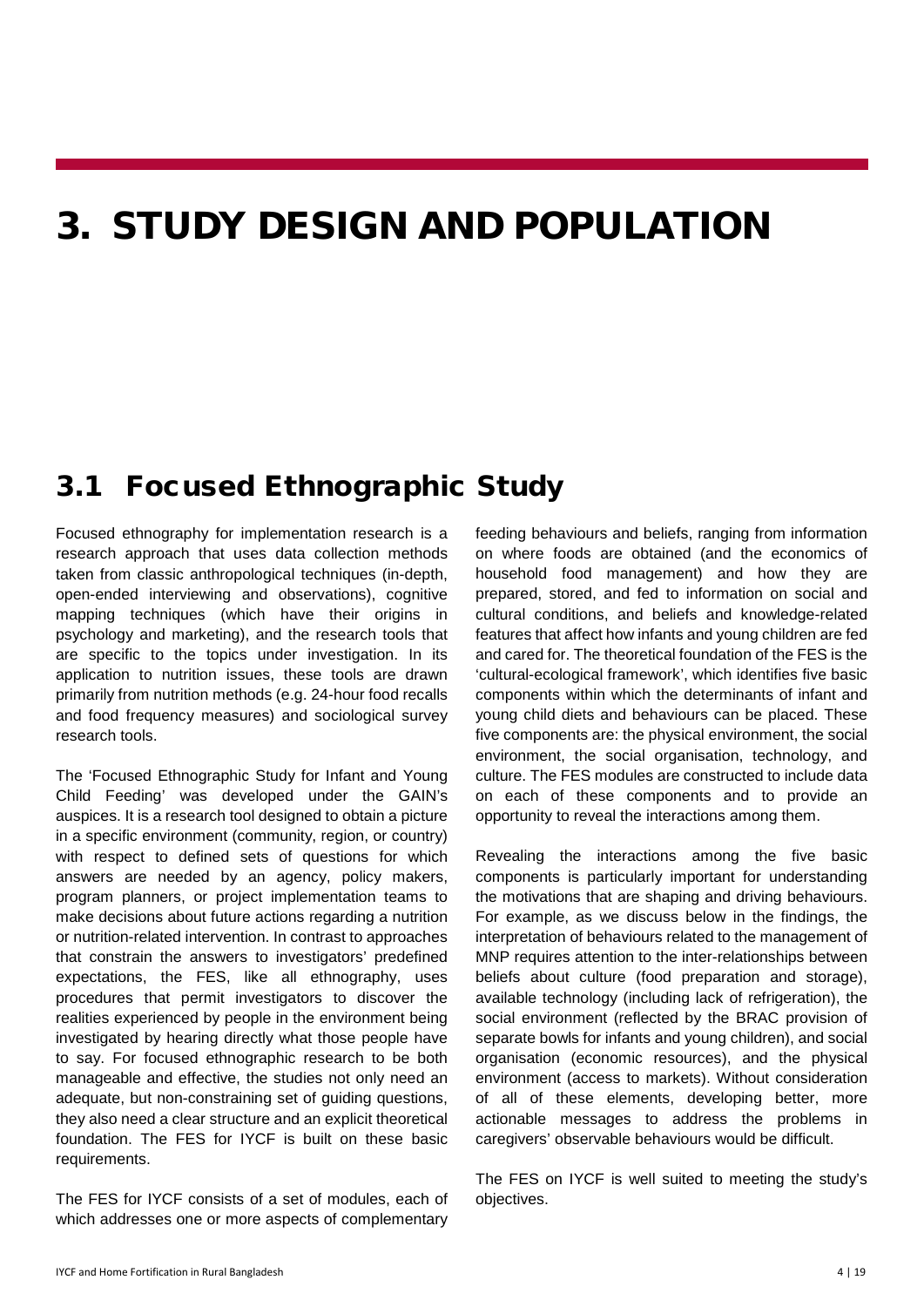#### <span id="page-7-0"></span>3.2 Selection of the Study Sites and Sampling **Procedures**

The research was conducted in two districts that were chosen to reflect different conditions and levels of knowledge about IYCF and HF. One site was the *upazilla* (sub-district) of Balaganj, in the district of Sylhet, where household exposure to mass media and the presence of the A&T project were thought to have improved knowledge and awareness about both IYCF and HF. Balaganj is also a district where Phase 1 activities of the GAIN IYCN program were considered well established. The second site comprised two *upazillas—*Borguna and Borguna Sadar—in the district of Borguna. Borguna is a district that BRAC (the GAIN IYCN program implementer) and icddr,b (the FES implementer) together identified as a 'hard-to-reach', more 'media dark' district, where the topography and distance from the capital create logistical challenges for the program, including less frequent contact between families and the BRAC *shastya shebika* (community health worker)*.* Since the *shastya shebika* is both the supplier of MNP and the point of access for most IYCF information, it was reasoned that caregivers in this setting might be less informed about optimal IYCF than elsewhere, or might have different views about MNP.

A total of 67 interviews were conducted. Nineteen of these were key informant interviews, and another 48 (24 in each district) were caregiver interviews. In both Sylhet and Borguna, the research teams relied on BRAC field staff to identify caregiver interview candidates according to the sampling grid in **Table 1**. To ensure that the study included a range of perspectives, the sample of individual respondents included users and non-users of MNP in roughly equal numbers, as well as a distribution of respondents across a three-band infants and young children age division: 6–12 months, 13–18 months, and 18–24 months.

Analysis of demographic data from the two sample sites indicates that respondents were largely, but not entirely, self-described housewives. Ninety percent were Muslim and 10% were Hindu. The majority (76%) were living in an extended, multi-generational family structure. The average nuclear family size was six members.

Based on proxies for SES, the Sylhet sample appears to be more prosperous than the Borguna sample. The Borguna respondents lived mainly in dwellings with mud floors (91%), and many of them (42%) stated that they had no access to electricity, whereas in Sylhet only 41% of respondents had mud floors and only 3% were living without electricity. Respondents from Borguna also appear to be more closely tied to an agricultural livelihood, with 33% respondents reporting that their husband worked in agriculture versus just 18% in Sylhet. These differences in the samples reflect observed differences between the districts, but it is also possible that some bias towards more prosperous households was at work in Sylhet (see Section 5.3, Study Limitations).

| Child age (months) |          | <b>Borguna</b> |       |          | <b>Sylhet</b> |              |  |
|--------------------|----------|----------------|-------|----------|---------------|--------------|--|
|                    | $6 - 12$ | $13 - 18$      | 18-24 | $6 - 12$ | 13-18         | 18-24        |  |
| MNP users (n)      | 6        | 3              | ₹     | 2        |               |              |  |
| Non-MNP users (n)  | 4        | 4              | 4     | b        | 4             | $\mathbf{a}$ |  |

#### Table 1: Sampling Frame for Caregiver Interviews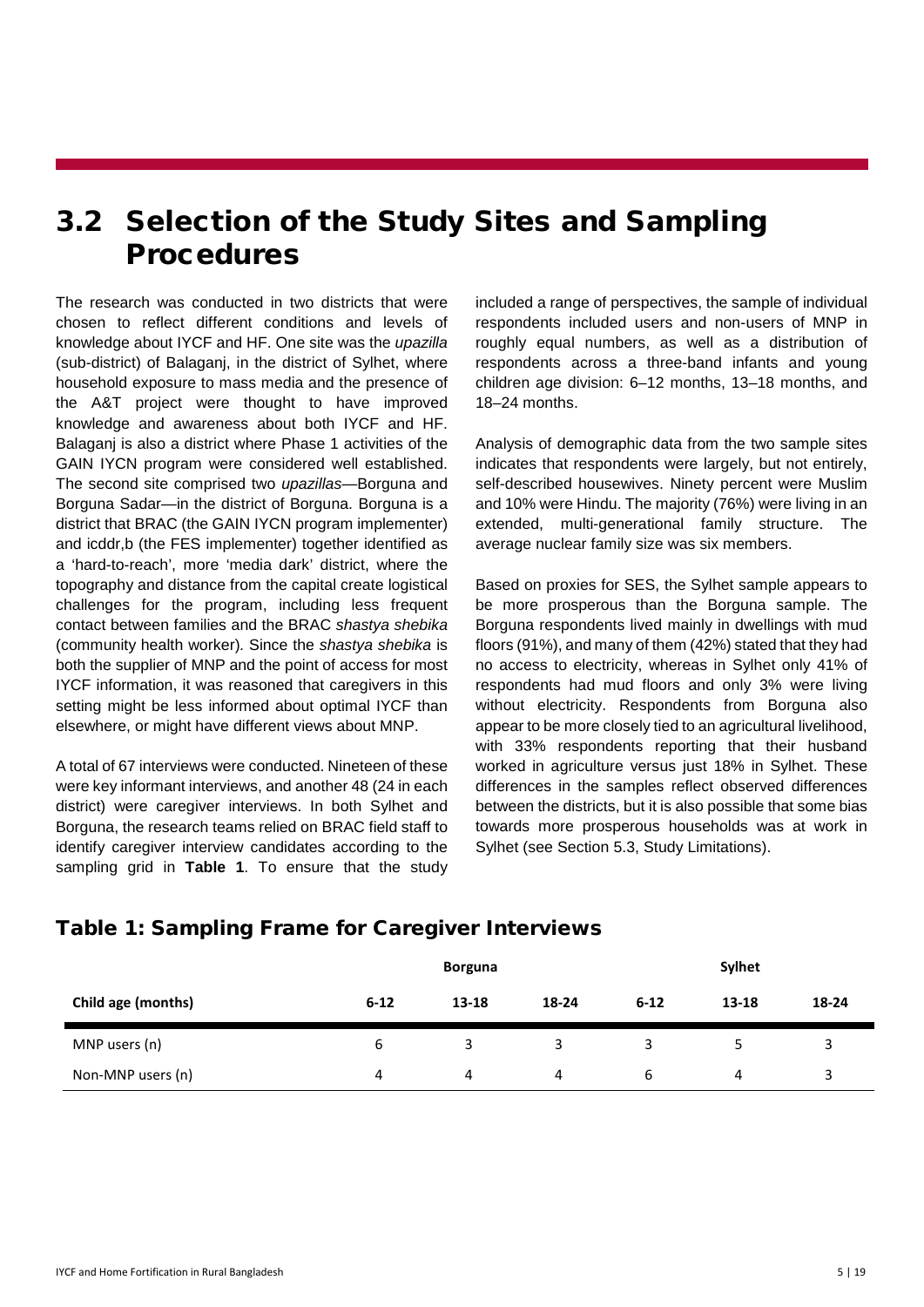### <span id="page-8-0"></span>4. DATA COLLECTION AND ANALYSIS

#### <span id="page-8-1"></span>4.1 Data Collection

Data collection was carried out by the principal investigator, the research officer, and research assistants. Both the key informant interviews and the caregiverrespondent interviews were recorded into audio-files for transcription and translation.

The principal instruments of data collection were two separate research protocols, one for the key informant interviews and one for the caregiver interviews. Each protocol was divided into modules focused on individual tasks or topics. Each module contained both an explanation addressed to the interviewer and a detailed script for eliciting discussion around the module theme. For caregivers, these topics were: the socio-demographic profile of the respondent; caregiving actions that can be taken for infants and young children; the types of problems faced by parents with infants and young children and solutions for these problems; perceptions of health, growth, and development; strategies to support child health; and vitamins and HF. It is a characteristic feature of the FES method that the core topic (in this case HF) is introduced only at the end, after the other modules have been used to establish the context. Similarly, within the HF module itself, the subject of MNP was deliberately introduced only after the open-ended interviewing technique allowed informants to volunteer the beliefs, actions, and products most central to local IYCF practices.

#### <span id="page-8-2"></span>4.2 Data Analysis

Study data took three different forms: demographic and dietary data; narrative interview content; and cultural domain data collected through the listing, rating, and sorting exercises. Demographic and dietary data were analysed quantitatively, using Excel because the samples were small enough to permit efficient use of a spreadsheet. Thematic analysis of text, which included ethnographic and qualitative data analysis, was an iterative process, conducted both during and after the

data collection phase (Pelto 2013; Agar 1996). Atlas t.i. software was used to code and review this ethnographic narrative data. This analysis was conducted through iterative passes, following the usual procedures for grounded theory (Glaser 1992). Cultural domain analysis of free-listing and pile-sorting results was carried out by following the procedure described by Borgatti and Halgin (2012). The software package Anthropac 4.0 was used to analyse the pile-sort data (Borgatti 1992).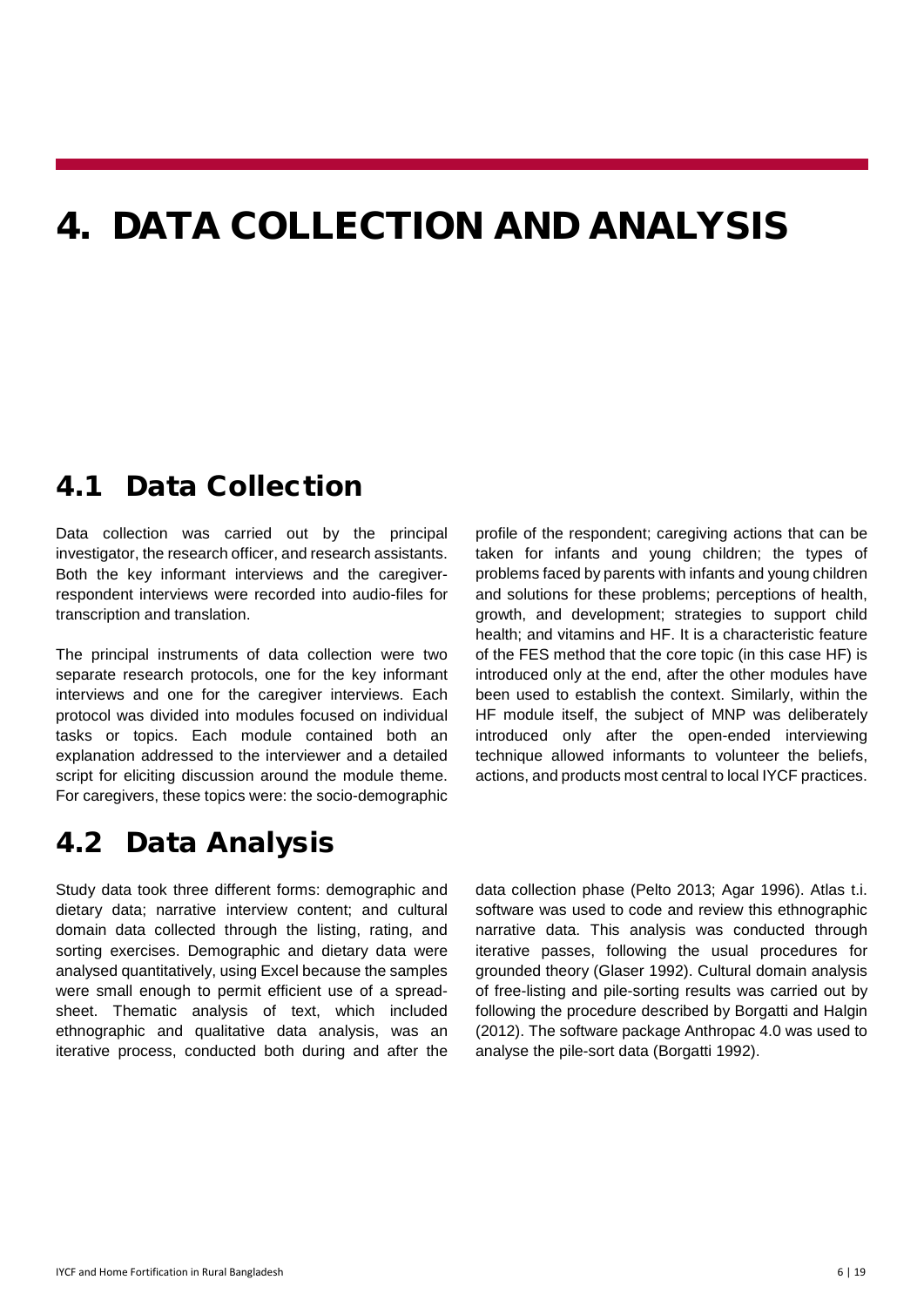### <span id="page-9-0"></span>5. FINDINGS

We present the main study findings below, divided into three groups: Placing IYCF in the Context of the Social Constraints of Rural Households; Caregivers' Perceptions, Beliefs, and Motivations Relating to IYCF Practices; and Recurrent Themes in Caregivers' Strategies to Maintain Infant and Young Child (IYC) Health, Growth, and Nutrition. Also included are excerpts from several interviews with caregivers to illustrate their perspective on these issues.

#### <span id="page-9-1"></span>5.1 Placing IYCF in the Context of the Social Constraints of Rural Households

**The household's social structure influences mothers' decisions about the care and health of their children.**  While it is common to think of 'caregiver' as synonymous with 'mother', in Bangladesh caregivers are also frequently mothers-in-law or grandmothers-in-law. Because a new wife commonly moves after marriage to the village where her husband lives, usually into the same house as her husband's parents, a young mother may find herself consigned to routine housekeeping duties in her husband's family, while the 'hands-on' work of feeding and caring for children is assumed by her husband's mother or grandmother. It would be incorrect to characterise this as harmful in all cases; many inexperienced mothers welcome the assistance and guidance, and it also reflects the importance that children and child care are assigned in the culture. However, it is also clear that when public health messages (including HF advice) are targeted to mothers, other key decision-makers may be overlooked. To a lesser extent, this is true of male household members, too. Mothers who might choose to follow the advice of the *shastya shebikas* may be unable to do so when the household decision-makers have different ideas about nutrition, care, and household spending.

**The highly gendered nature of public space constrains mothers' actions.** It is clear that in the study areas nearly all households depend on a wide array of purchased food items and consumer products (medicines, tonics) to support IYC diet and health. This means that they must rely on cash income in addition to home production. At the same time, male out-migration for work, to nearby urban centres or more distant locations, means that many households are operating without a male headof-household. Cultural prohibitions on women (including married women) travelling unaccompanied outside the home means that they cannot go to market by themselves. Women thus face critical barriers to accessing products from the market, because male household members are often not present to do marketing on their behalf or to accompany them to the market. On one hand, this is a powerful argument for HF as a means to ensure that basic nutrients are accessible to infants and young children, because the *shastya shebika* brings it to the house. Nevertheless, HF still requires a vehicle for MNP, and the limitations on women's direct access to healthy ingredients may be a problem. Thus, MNP alone are not a solution, and the problem of access to nutritious local ingredients from the local market must also be addressed.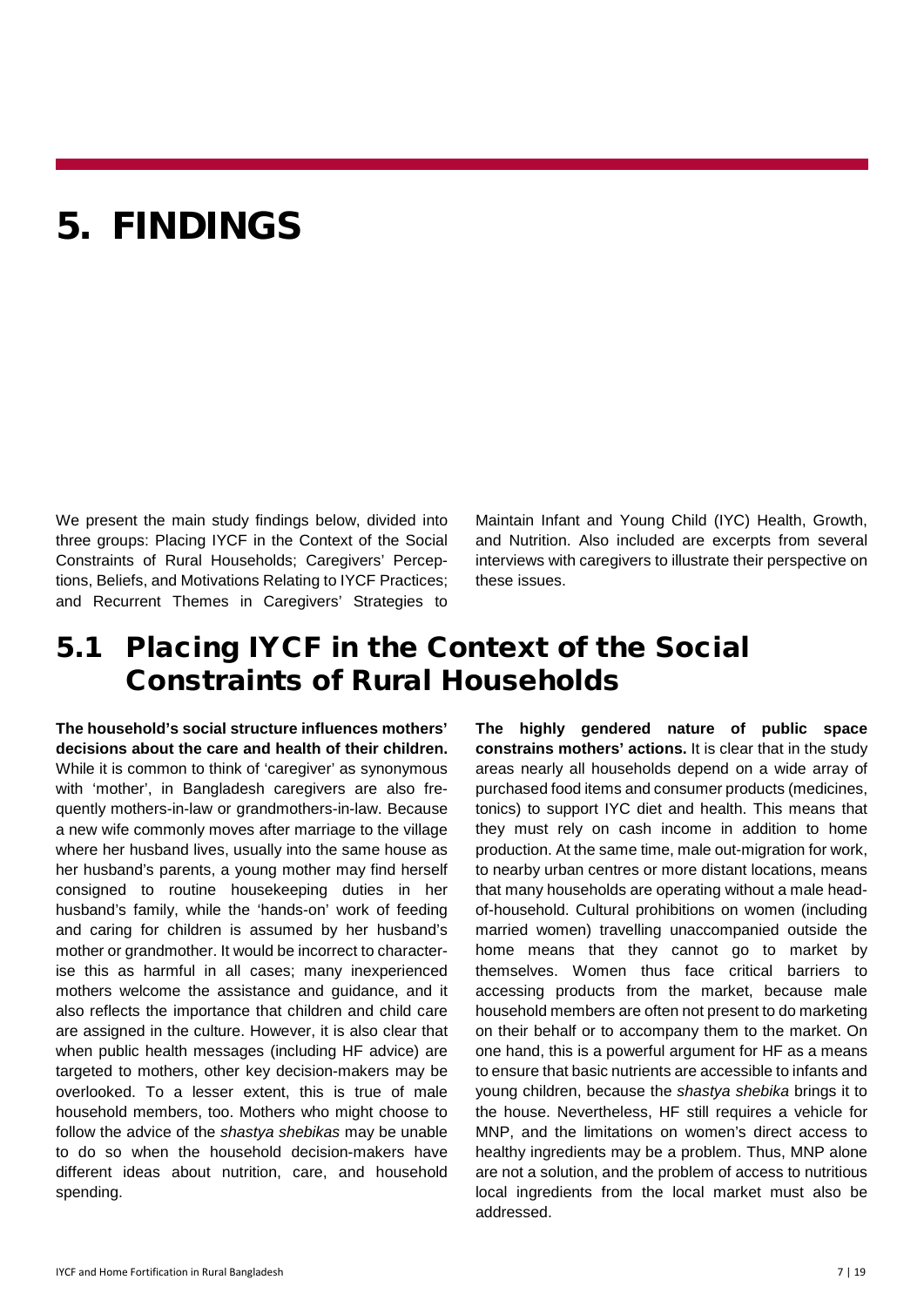Grandmothers (especially mothers-in-law) play a significant role in IYC feeding, requiring the project to consider messages targeted specifically at this important constituency. One grandmother explained her role in caregiving and her relationship with the child's mother this way:

'There were problems when she [the daughter-in-law] used to feed the baby, bathe her, or carry her. When she doesn't understand what to do, I am always there. While feeding her, she doesn't understand how much to feed. Sometimes the baby couldn't eat the pulse that her mother cooked because of its saltiness. I was the one who figured out the reason.'

**Social pressure on mothers—from their families and from the community at large—affects IYC care in both good and bad ways.** A consistent secondary theme in discussions with mothers was that the risk of being shamed by others (whether elders, neighbours, or family)

governs a good deal of their actions and decisions. This extends beyond constraints on movement and relates to issues of 'agency', including their own right to food and their responsibilities for ensuring that their children 'look good'. It also relates to their responsibilities to protect their children, which is discussed below. The cultural pressures on women, as mothers, may have neutral or even benign effects (for instance, the cultural pressure to clean and clothe an infant or young child in a presentable way may be associated with better hygiene and ultimately less disease). But these pressures can also militate against actions that may benefit the child, as well as the mother. For example, a woman may know that she requires an adequate diet in order to breastfeed, but she nevertheless denies herself healthy foods for fear of being judged selfish. In the context of close-knit rural village societies, mothers do not always have the freedom to act fully on the advice that they are receiving from the *shastya shebikas* and other development agents.

#### <span id="page-10-0"></span>5.2 Caregivers' Perceptions, Beliefs, and Motivations Relating to IYCF Practices

**Mothers recognise that vitamins are an attribute of both healthy foods and MNP.** Knowledge about the effects of individual vitamins is not widespread, but there is a general understanding that certain foods are healthier than others for children, and that this due in part to vitamins. Breastmilk, vegetables, and, to a lesser extent, fruits and animal products were the most frequently cited sources of vitamins. While MNP are not uppermost in the mind of caregivers as a source of vitamins, when they were asked about ways to add vitamins to the IYC diet, the majority of MNP users stated that vitamins were conveyed by *Pushtikona* (the locally available MNP). Furthermore, there appears to be an understanding among many mothers of the principal advantages of giving vitamins, including both health maintenance (expressed by respondents in phrases such as 'keeps health' or 'increases health') and improved physical and mental development.

As discussed below, there is a minority of caregivers who expressed scepticism about whether vitamins are needed. This minority view is important to acknowledge, since it indicates the need to stress in project communications the dual functions of MNP in health maintenance and in support for recovery from illness. It is possible that several years of community-level advocacy

IYCF and Home Fortification in Rural Bangladesh 8 | 19

by the BRAC-implemented A&T project, which stressed the nutritional sufficiency of breastmilk and advocated against the purchase of 'outside foods' in favour of homeprepared meals, has had the unintended effect on some caregivers of discouraging the purchase of MNP. These caregivers may have difficulty reconciling the message that a purchased product (MNP) is valuable for the maintenance of good nutrition, with the earlier messages discouraging purchase of 'outside food' products.

**Anaemia is perceived mainly as a problem of adults, not of infants and young children.** The importance of iron in the diet was recognised by the majority of caregivers, who generally identified green leafy vegetables as a source, but also noted its availability in tablet form. Although there is little recognition of the term 'anaemia', there is widespread understanding that iron is necessary for 'the blood', with the effects being described in terms of both blood quality ('cleaning' or 'clearing' the blood) and quantity ('increasing' or 'making' blood). Information about iron reaches caregivers not only through the *shastya shebika*, but also through government health centres and hospitals and from electronic media, where these are available. However, almost no caregivers cited MNP as a possible source of iron, nor did they describe anaemia as an IYC problem. Therefore, it will be necessary to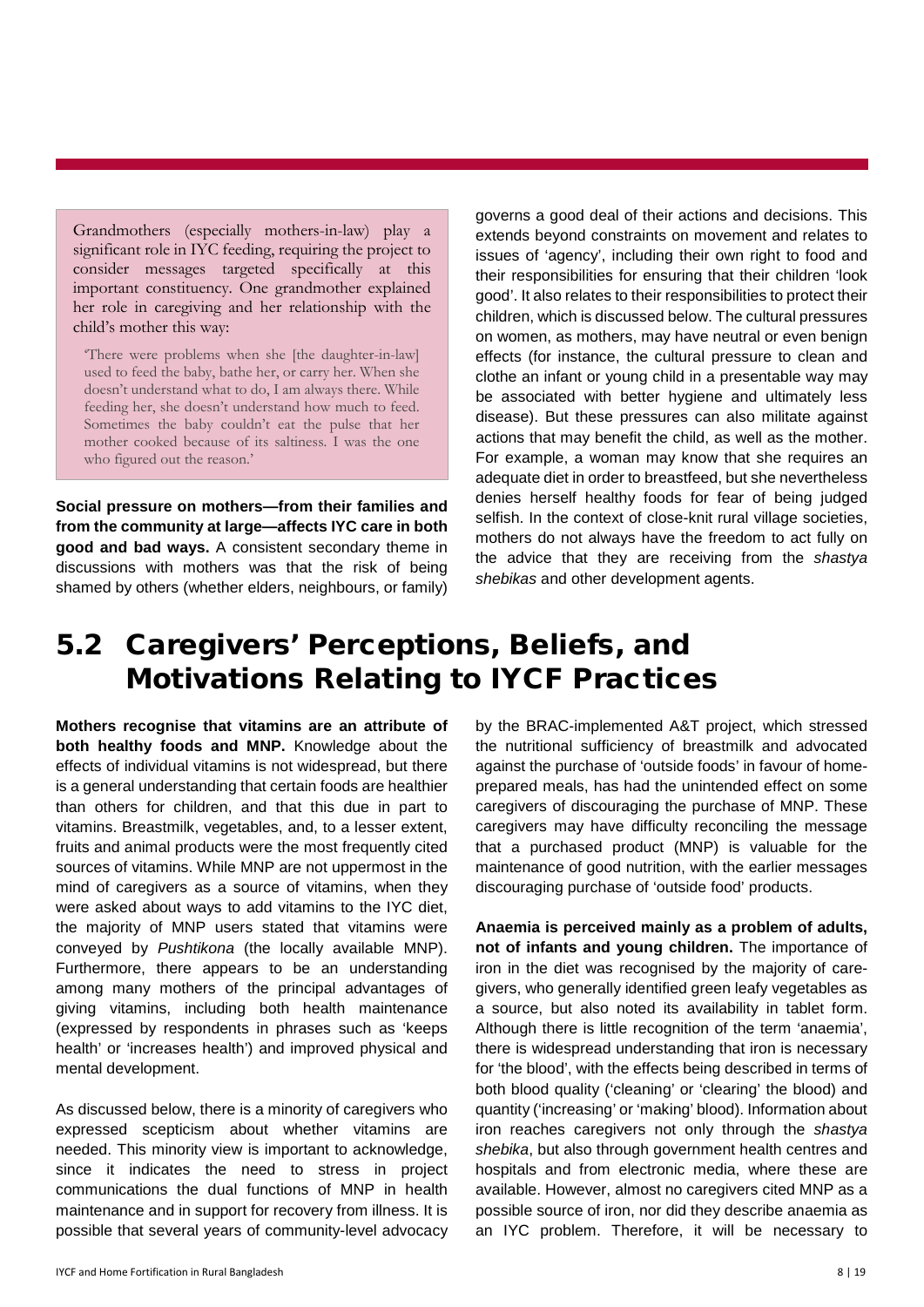communicate with caregivers about both aspects (quality and quantity) of MNP to make it serve as a motivator for its use.

The interviews also suggest an important difference between findings on iron vs. those on vitamins: Iron (or lack of it) is discussed mainly in terms of its effects on adults, in terms of fatigue, but especially in relation to pregnancy and delivery, with many respondents recalling their experience with iron tablets prescribed by physicians or the maternal and child health clinic. With respect to other minerals, there was some recognition of iodine (as in iodised salt), but its importance for health and IYC development was not understood. Also, although MNP contains other minerals, their presence and function were not part of caregivers' 'knowledge maps'.

**MNP are not strongly associated with medications—a welcome finding that supports promotion as a daily preventive.** To examine how MNP are viewed in relation to other substances given to infants and young children, as well as to get a more comprehensive understanding of how caregivers organise and interpret the idea of 'foods for infants and young children', we conducted an analysis of the cultural domain: 'items offered to infants and young children'. This was performed with a cognitive mapping technique known as a 'pile-sorting exercise'. Caregivers were given pictures of the foods that are included in IYC diets, as well as pictures of medications, vitamin syrups, and MNP packets, and asked to put them into piles that 'belong together'. They were assured that there were no right or wrong answers, and that they could make as many different piles as they wanted. They were encouraged to talk about why they put items together. This technique has the advantage of not directing attention to any particular food or substance and provides an opportunity to see the relationships among substances from the caregivers' perspective, rather than imposing the researcher's ideas and categories. We were particularly interested to see whether MNP fell into the category of commercial medications—a result that would have complicated efforts to promote HF as a regular, preventive (as opposed to therapeutic) measure.

The pile-sorting results indicate that in both Sylhet and Borguna, MNP are seen as distinct from medications, a positive outcome from the standpoint of SBCC messaging. Interestingly, the substance with which MNP is most closely associated is breastmilk. Possible reasons for this association include a perception that they share health-giving qualities, and the fact that exclusive



breastfeeding and (for older children) the use of MNP have both been promoted by the BRAC *Shastya Shebika.*  In any case, the association suggests that MNP is understood to have special qualities that transcend the common food groups, which positions it well for SBCC that stresses daily use as a preventive.

**Traditional beliefs remain an important influence on care behaviours.** Despite caregivers' acceptance of the concepts of scientific medicine (especially germ theory), in their constant efforts to manage the threats to IYC health—a major source of anxiety—they also rely on two other explanatory frameworks. These frameworks are: 1) the world of supernatural threats, which result in the use of traditional (i.e. non-modern) preventive measures (e.g. amulets provided by Koranic healers) and 2) the humoral (hot/cold) system of foods and diseases, which requires continual attention to avoid imbalances and exposure to excess cold or heat.

The fundamental definition of child health among the study population is a child who is visibly free of obvious illness. This is not simply a truism; it reflects the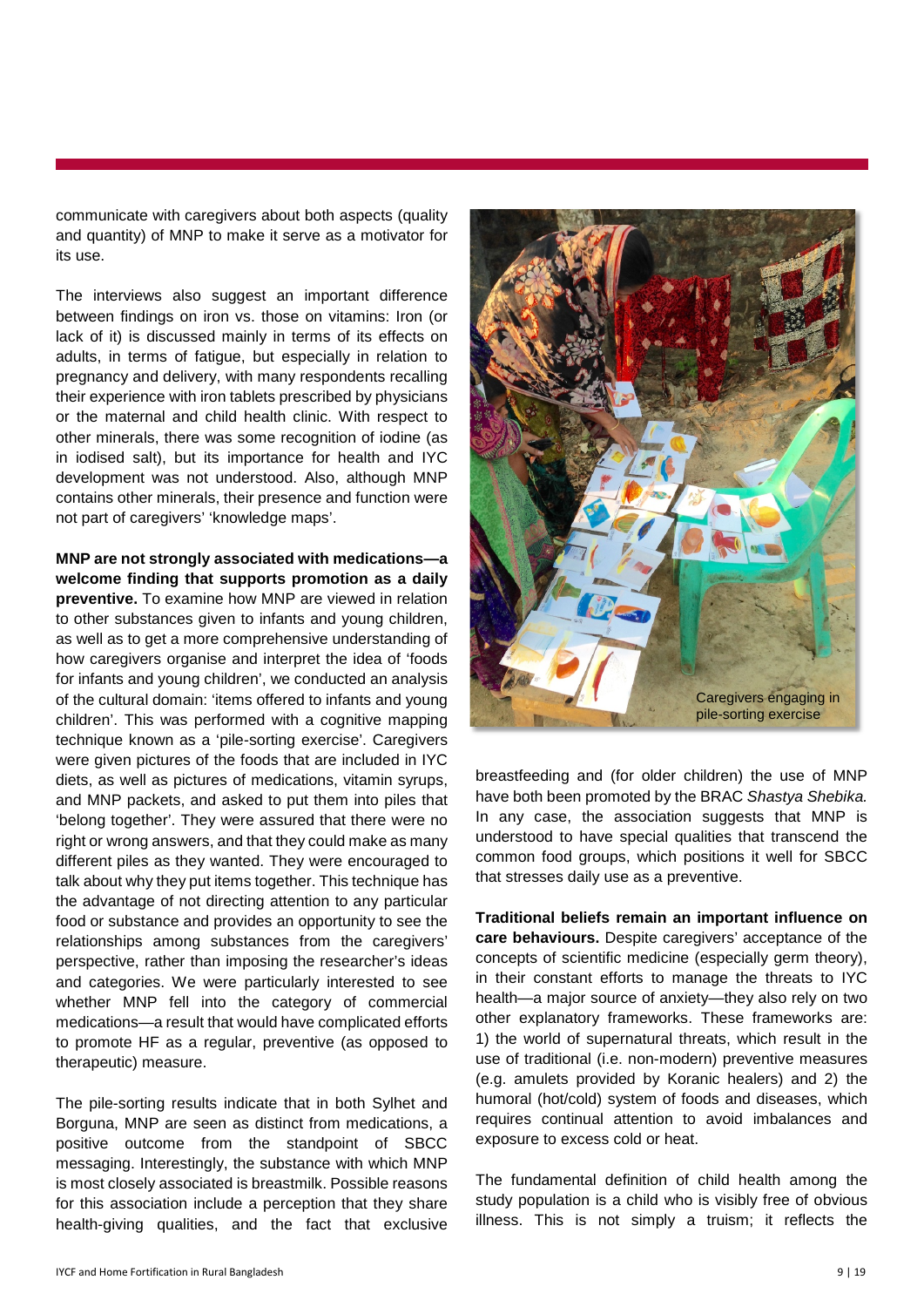overwhelming concern about the many health hazards faced by infants and young children in the rural environment. Mothers and families constantly monitor changes in child health and behaviour and make use of all three of these systems to interpret causes of problems and to provide solutions. Contemporary biomedical ideas, promulgated through pathways like BRAC, are clearly fundamental in caregivers' views and behaviours. Caregivers are often very articulate in their descriptions and explanations about this part of their explanatory models of child care and illness prevention. At the same time, the two other systems of explanation—the traditional beliefs concerning supernatural forces and the classic humoral system—are also important interpretive touchstones that caregivers use to manage and prevent the ever-present threats to their infants and young children. Notably, mothers typically refer to these other, older systems when describing specific illness episodes in their own children, whereas modern theories and behaviours are often discussed in the abstract.

**As part of the care routine, caregivers constantly monitor their infants and young children to maintain humoral (hot/cold) balance.** As noted already, the humoral health/illness framework is a factor in most actions taken or considered by caregivers. Infants and young children are considered especially susceptible to hot/cold imbalances. Routines are adjusted to account for the broad pattern of heat in summer and cold in winter, but also for numerous short-term fluctuations due to changes in the environment, health status, consumption, etc. Parents protect against the extremes of temperature that would concern adherents of allopathic medicine, but they also guard against less obvious qualities of heat and cold inherent in certain foods or medicines (bananas, for instance, are a frequently cited example of a 'cold' food that should not be fed in winter or when the child is already in a cold state, but they are considered a good method of restoring balance to a child who is in a hot state). For MNP to be accepted in this population, it must avoid being associated too closely with either heat or cold, since this would inhibit its use in many situations. The oil commonly used on the head and body of infants and young children may provide a useful analogy for SBCC: The oil is used both in summer to prevent sweating and in winter to prevent the effects of cold. Both this protective effect and the apparent neutrality of oil on the hot/cold continuum could be a model for the properties of MNP.

**HF actions are supported by both the cognitive and the behavioural elements of local food culture,** 

**making HF a potentially effective way to complement the local diet.** There is broad recognition among caregivers that infants and young children require a diet that differs from that of adults, and there is a reasonable consensus about which foods are appropriate for infants and young children. Thus, we can identify a group of 'IYC cultural core foods', foods that are considered basic and that are preferred for this age group. These foods include rice-based, semi-solid dishes that are prepared especially for children, e.g. *firni* and *shuji*. These are useful vehicles for HF. In addition to special foods for infants, caregivers have developed ways to modify family foods for consumption by infants and young children (for instance, by rinsing them of chili or by initially preparing ingredients in larger pieces so that the more highly spiced outside edges can be removed after cooking, before serving to the children). These ideas and practices are a sound basis for HF.

Because providing leftovers to infants and young children is not considered acceptable, caregivers have developed ways to reduce the risk of MNP wastage when a child suffers from poor appetite, including consuming uneaten portions of fortified food themselves.

'He doesn't want to eat. Rather than wasting it, I eat that myself. Not because I will get nutrition. I don't like to waste the rice. If I throw the rice away, there will be problems. So what is the reason to throw it? So I eat that myself. I have heard, what the mother eats, goes into the baby's body. If I eat the rest [of the] *Pushtikona* mixed with rice, then he might get that as well from my breastmilk.'

#### Another solution adopted is to portion out a single sachet of MNP over several feeds.

'The children eat little bits of food at one time. They can't eat much at once. They eat little bits but they eat frequently. So I think it is better not mix the whole amount of powder with foods at one time. I would suggest mixing it with foods like a pinch of salt whenever the child will eat. My daughter had food three times, I mixed one packet three times and that's how I finished one packet in one day.'

**Adequate utilisation of MNP is a challenge for caregivers.** Caregivers are aware that MNP can be given at the time complementary foods are introduced, and they typically mix MNP into the complementary foods of infants who have had them added to their diets. However,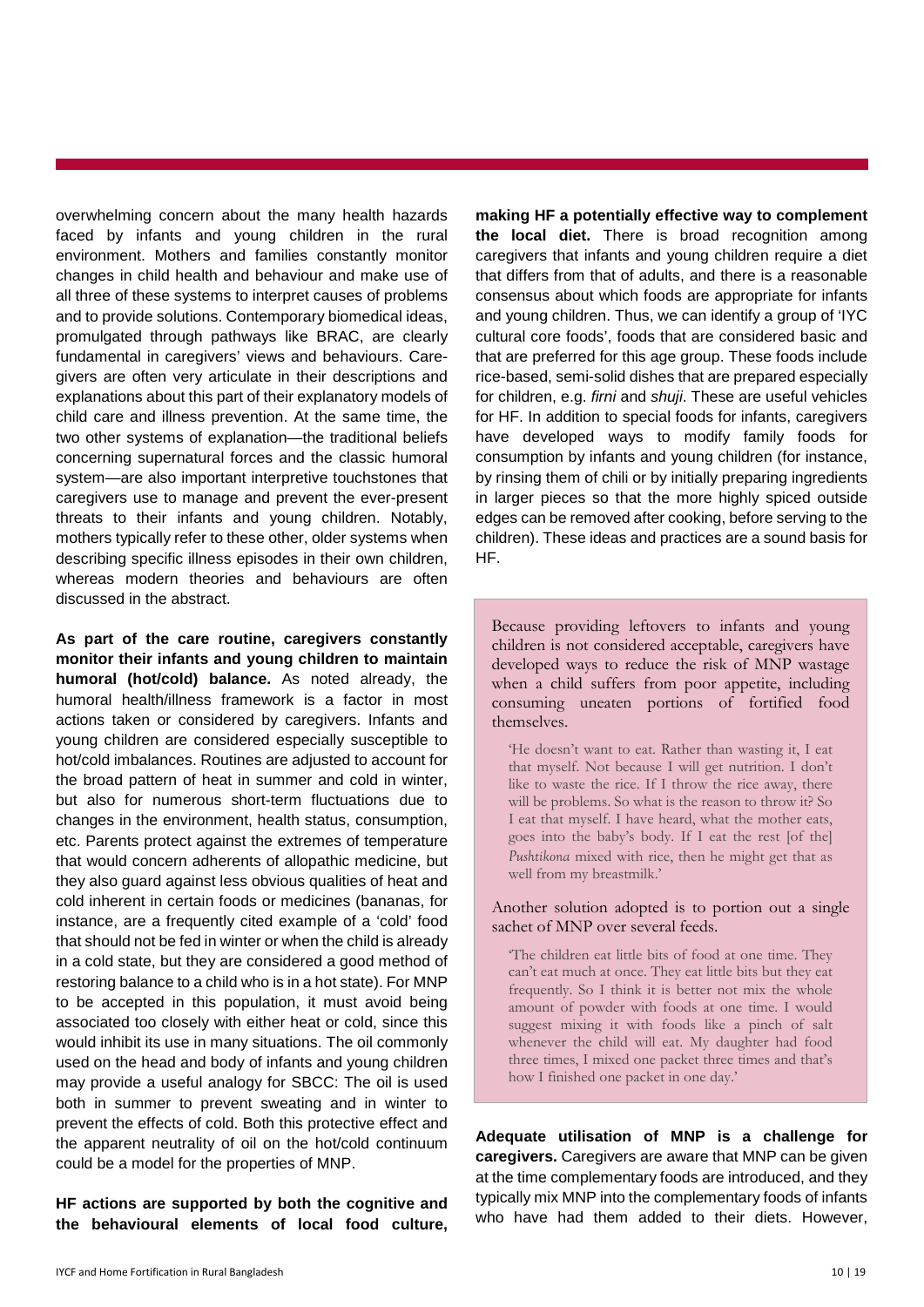caregivers may delay introducing MNP until they feel that the infant is eating enough to justify adding the packet. At that stage, and later, a rice-based preparation was nearly always the carrier**.** Although most users reported giving their infants and young children one packet of MNP a day, the typical pattern was to put part of the packet into the food and reserve the rest of it for later feedings. Even with this modification, it is probable that these children do not routinely receive the recommended MNP dose because of an essential feature of complementary feeding among this study population, namely, that caregivers do not feed leftovers to their children once the food has been placed in the child's bowl. Thus, any unconsumed food containing MNP will not be saved and fed to the child later.

There was an indication in some of the caregivers' narratives that they engage in forceful feeding if a child does not want to consume a full portion of the food that the MNP has been added to. The practice of forceful feeding has been a subject of concern, and other interventions in Bangladesh have been directed to improving responsive feeding. Thus, messages to promote MNP need to be carefully crafted so that they do not undermine the progress that has been made in supporting responsive feeding, in which the child is not

forced to consume everything the caregiver has determined she should. The responsive feeding intervention programs may have materials that will be useful in the promotion of MNP.

The results of the study suggest that caregivers are often not clear about the recommended schedule of MNP use over the course of time. It is important to recognise that the message on the recommended frequency of use for the product has changed over the past few years and that caregivers may have received different recommendations. During the initial phase of the program, *shastya shebikas* were recommending consumption of 60 sachets over 6 months and were later asked to ensure that caregivers adopting MNP supplement their child daily for 2 months, followed by a period of 4 months of no use. Under the second phase of the HF program, this message has been revised to be in line with World Health Organisation (WHO) guidelines of 60 sachets over 6 months. Some households reached under Phase 1 remain aware of the need to halt the use of MNP for 2 months; however, they appear uncertain as to exactly when this interruption should commence and how long it should be observed before use is resumed (the 'start-haltrestart' process).

#### <span id="page-13-0"></span>5.3 Recurrent Themes in Caregivers' Strategies to Maintain IYC Health, Growth, and Nutrition

**Prevention is a central feature of both the modern and the traditional illness frameworks; this can be harnessed for HF messages.** Mothers take numerous actions consistent with modern germ theory to reduce the chances of illness in infants and young children (e.g. cleanliness is a constant theme in caregiver narratives, and caregivers can readily discuss the importance of a vitamin-rich diet). But prevention is also a feature of the two other systems. Operating within the humoral system, mothers offer or withhold particular foods in order to maintain a hot/cold balance in their children. Bathing practices are different in summer and winter seasons (bath water is heated in winter) to avoid disturbing this balance and precipitating illness. To prevent the effects of supernatural diseases, mothers and families enlist the help of healers who offer a range of amulets and talismans intended to ward of the effects of bad spirits or bad intent. Mothers also take numerous precautions to avoid exposure of their own body to 'bad' or 'evil' air, for fear of passing the effects to children through contaminated breastmilk. The consistency of this preventive thread,

which runs through all three explanatory frameworks, means that messages stressing the preventive powers of MNP stand a good chance of being understood.

IYC appetite is a central concern for caregivers, who monitor changes in consumption closely, as these remarks from different mothers illustrate:

'[It] is very difficult to feed him because he has lost appetite for food. Always we feed him forcefully. In spite of difficulties we try to feed him…It takes long time. He needs to be fed a little amount of rice for a long time while he continues crying. It is hard to feed him. Yes, feeding is the main problem'.

'I have noticed that my child's movement and appetite for food is not good. I am getting upset since two days that he is not eating properly since his illness. He always calls his uncle…When he is well he eats food willingly, and calls his uncle. As he is ill now he is not eating properly and becomes silent'.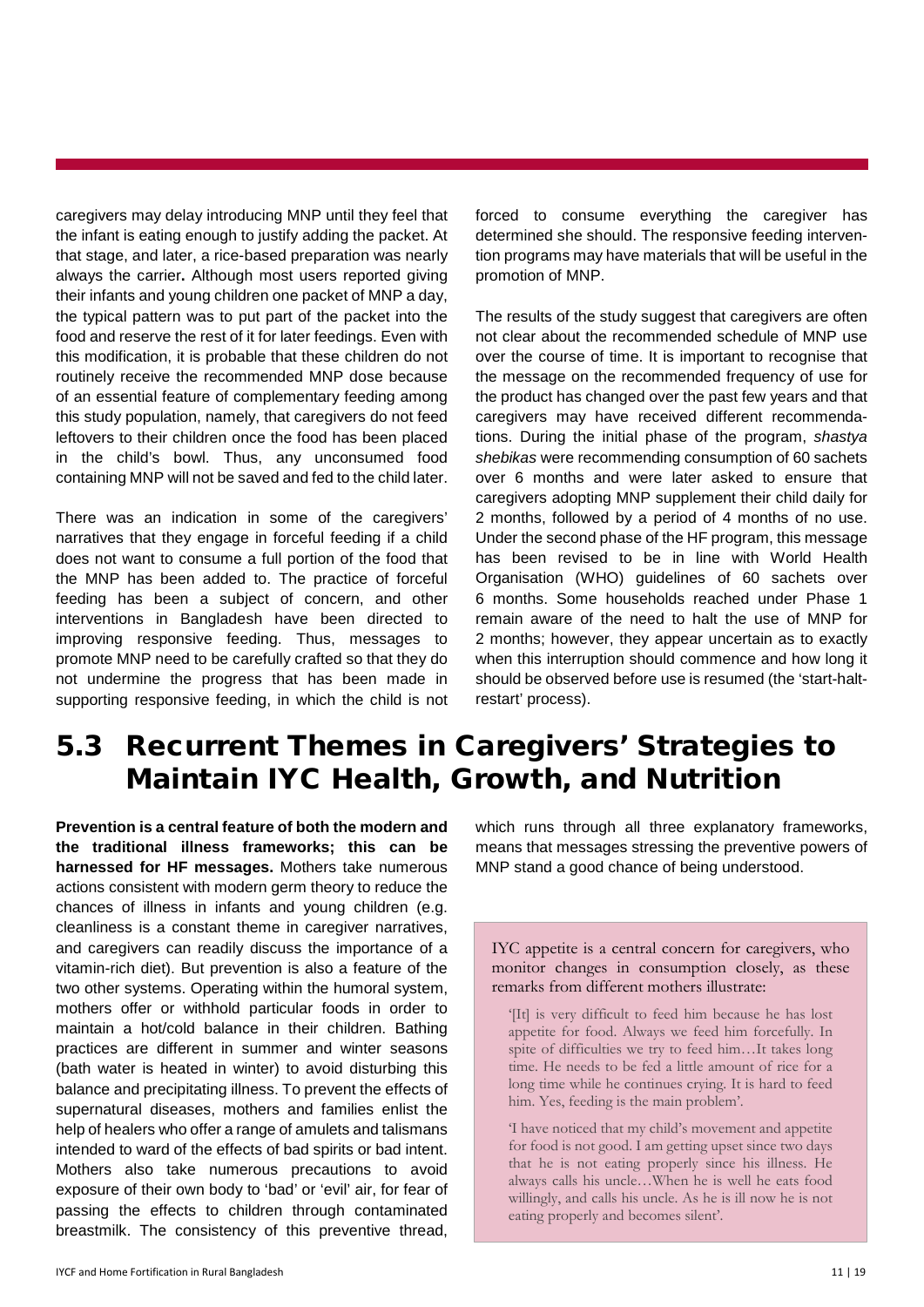**Concerns about IYC appetite are nearly universal and provide an effective motivator for IYCF and HF messaging.** The process evaluation survey by IFPRI showed that one of the main reasons caregivers give MNP is that they believe that it improves appetite. One possible interpretation of this finding, however, is that respondents were simply reflecting what BRAC workers had told them. The FES reveals that this is not the case, and that concerns about child appetite are deep and genuinely felt. Mothers are constantly monitoring their children to assess their appetite. Good appetite is a sign of health and any reduction in appetite is interpreted as a first sign of trouble. Even before other signs of illness, changes in appetite are worrisome and recovery from poor appetite is a welcome indication that a child is improving.

When appetite is poor, caregivers are not passive. They seek solutions, and in this search they may turn to any of the explanations for poor appetite that are available to them within their complex culture. Appetite and gastric problems may be attributed to supernatural causes, in which case supernatural solutions are required. For example, spoiled breastmilk from 'evil eye', which is one perceived cause of appetite loss, calls for a treatment carried out by *kobiraj* (local healers), which can take several days to purge the 'spoiled' breastmilk. Families may seek help from doctors or chemists to get 'vitamin syrups'. The lengths to which parents are prepared to go to address the problem speaks to the centrality of appetite as an indication of child health.

Even in the absence of illness, mothers worry about whether their child's appetite is adequate. Problems of appetite engage caregivers in a great deal of difficult feeding negotiations, which, apart from the emotional toll of discouragement and frustration, can be very time consuming, sometimes taking hours.

**There is a striking consistency in the caregiving routines for infants and young children that offers a place to situate IYCF and HF.** Caregivers described remarkably similar sequences of caregiving actions for their children. It is possible that the uniformity of response, which was particularly evident in Sylhet, stems partly from seasonal factors: Interviews there were conducted in winter, when families were undertaking specific actions (wrapping child, keeping child in lap) to avoid exposure to cold. It is also possible that the messages delivered by the BRAC *shastya shebika* have been slightly different in the two districts (mothers in Sylhet, for instance, made

frequent reference to 'the rules', which could refer to prescribed actions advocated by the *shastya shebika*). Whatever the reason, there is a surprisingly uniform pattern of sequenced actions: waking and breastfeeding  $\rightarrow$  returning to sleep  $\rightarrow$  rising and washing child's face  $\rightarrow$ oiling the child's head and body  $\rightarrow$  dressing the child  $\rightarrow$ feeding the morning meal  $\rightarrow$  washing clothes or bedding soiled in the night  $\rightarrow$  walking the child  $\rightarrow$  keeping the child in the lap to avoid dirt….and so on. With many respondents describing almost exactly the same steps in the same order, it would appear that these 'rules' of good care are widely adhered to. The promotion of MNP stands the greatest chance of success if it can be integrated into this routine by mothers, so that mixing MNP becomes one more 'rule' to be observed.

**Caregivers' concepts and vocabularies of growth and development can be used to maximise the impact of HF messaging.** Caregivers closely observe the development of their children in terms of both their mental and their physical progress. The concept of 'growth' hinges not simply on changes in stature, but on a variety of developmental indicators, including levels of autonomy, physical strength, and changes in specific parts of the child's body,

Traditional beliefs co-exist with the modern nutrition and health education messages delivered to families by *shastya shebikas*. Caregivers address loss of IYC appetite with modern medicines (frequently vitamin syrups) or even with MNP. However, they also relate loss of appetite to supernatural threats, such as 'bad air' or 'evil eye', which are thought to affect children both directly and indirectly, through hazards experienced by the mother.

'I saw that my milk was there, but the baby was not taking it. So that made me wonder: why was not he taking it? Also, even if he took it, he might have a loose motion. Then I asked myself why he was having that? Then my husband took advice from an *Ojha* and came back with holy water, saying that if I washed off my breasts with that water, going far from the house to a tree and not looking back, then I would be cured. And I did accordingly. He had also given us rose water to drink for the baby and me. We drank and did accordingly and by God's grace I was cured. I had to go to that tree and say that "take your bad milk and give me back my good milk" and then throw some of my milk by expressing my breasts in front of the tree. Then I came back home without looking back, [I] took shower, and after a while I could feed the baby'.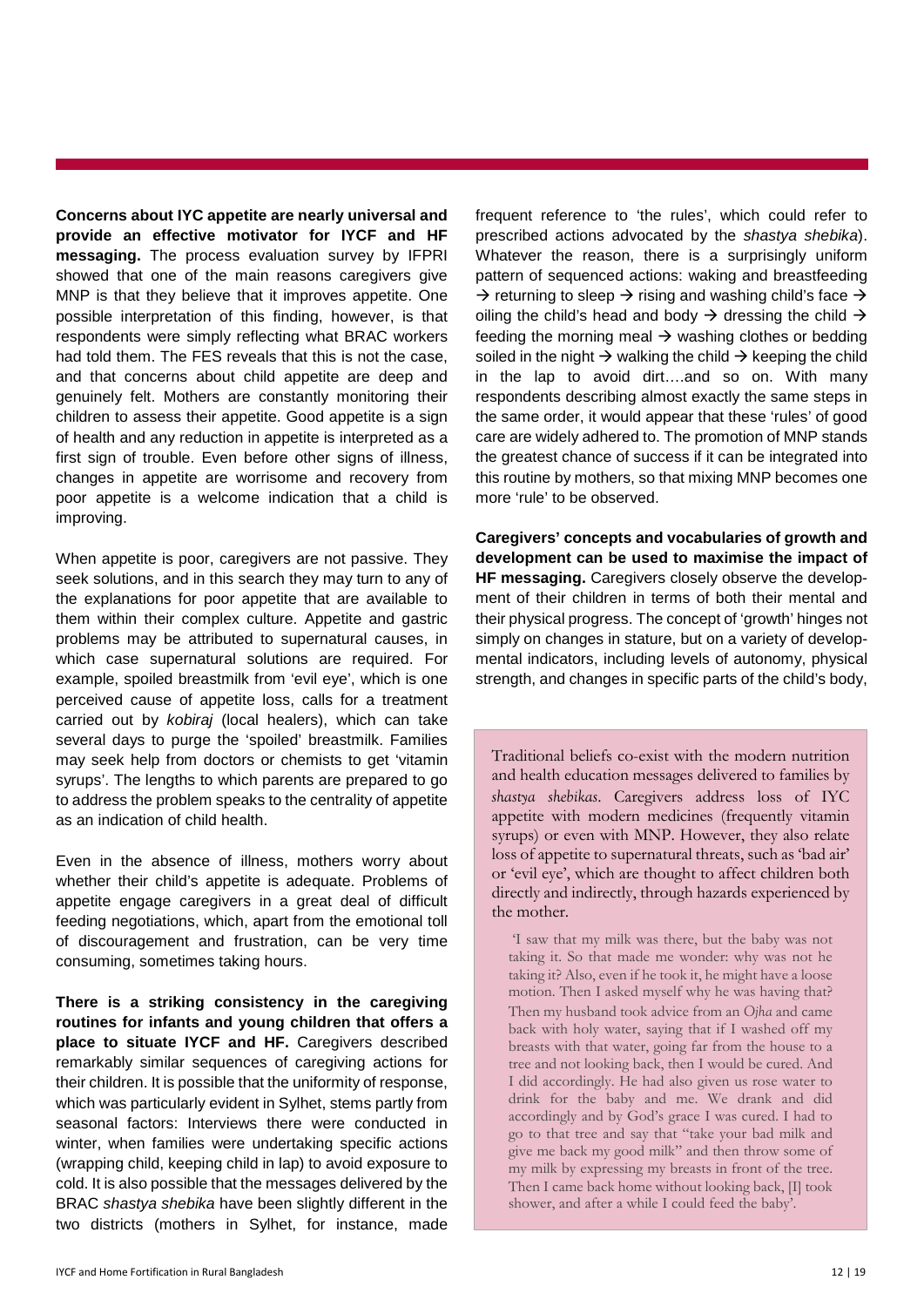such as facial structure. Parents track the mental development of their children along several dimensions, including style of play, responsiveness to instructions and requests, pre-verbal communication and early language development, and recall of people and objects. An important aspect of mental development is how children interact in social contexts. Markers of intellectual development are not assessed in the abstract, but in the context of the family, where children are interacting with adults and siblings in social space. These interactions were described in rich detail by the interviewees in the study. This descriptive content, with its social detail, can be used in the development of resonant scenarios for conveying key IYCF and HF messages.

Similarly, narrative content from the interviews has furnished a local vocabulary for developmental changes that could be explored further for its utility in messaging. For instance, in the Borguna site, two styles of child growth were recognised, referred to as *aus* and *aman*, corresponding to two seasons in the agricultural calendar: a short season of rapid growth and a longer season of steady, slower growth.

Among Barguna families, it was common to compare child growth to the contrasting patterns of rice crop maturation associated with two distinct planting seasons: one long and one shorter and more intense. The study found no consensus among caregivers as to which type of growth was preferable, but it is worth noting that among those who valued slower growth, this was partly due to an association with strength:

'Sometimes some children have their teeth at the age of 6 months. That means that they are "aus". "Aus" means "the paddy that ripens fast". "Aman" refers to "the paddy that ripens slowly". It comes at the end of the year. Now is the time to grow "aus" and it will ripen sooner, while "aman" will come at the end of the year. Yes. Therefore, the child who has got his teeth at the age of 1 year – he is called "aman". "Aman" is better. If he has his teeth at the age of 1, then he will have strong teeth. But if his teeth grow at 6 months, then they won't be that strong and he will eventually lose them after 6 months. That is why "aman" is better'.

#### <span id="page-15-0"></span>5.4 Limitations of the Study

There were two principal limitations to the study. The first of these concerns the composition of the sample. Although the study team attempted in both sites to recruit informants from across the full SES spectrum, it appears that the Borguna team was more successful than the Sylhet team in reaching poorer households. To some extent the differences in the SES characteristics between the sites reflects recognised differences in SES between Barisal Division and Sylhet Division, where the studies were conducted. However, it is also likely that the addition of a second *upazilla* in the Borguna sample—selected purposively for its greater remove from the district headquarters—makes the Borguna data more representative of the district as a whole than those collected in Sylhet. For this reason, as well as for reasons to do with the differential application of the interview protocols by the different local teams, one needs to be cautious in making comparisons. We have attempted to work within these limitations by confining the discussion of results to those that apply to both sites, or by noting explicitly when they apply to one site alone.

A second limitation relates to the conditions under which the interview data were collected. In both sites, interviewers were introduced to the respondents (caregivers) by the *shastya shebika.* Although the interview teams tried to make clear to both the *shastya shebika* and the local BRAC project staff that, following this introduction, the caregiver was to be interviewed alone, it was not always possible to achieve this isolation. *Shastya shebikas*, either out of curiosity or out of a sense of duty and protectiveness, were frequently unwilling to absent themselves. It is difficult to know exactly how this may have biased results, but it is likely that in some cases the presence of the *shastya shebika* may have discouraged respondents from talking as freely about traditional beliefs and practices as they might otherwise have done, and it may have prevented them from fully volunteering any misgivings they may have had about MNP, as the *shastya shebika* is the main provider of the product.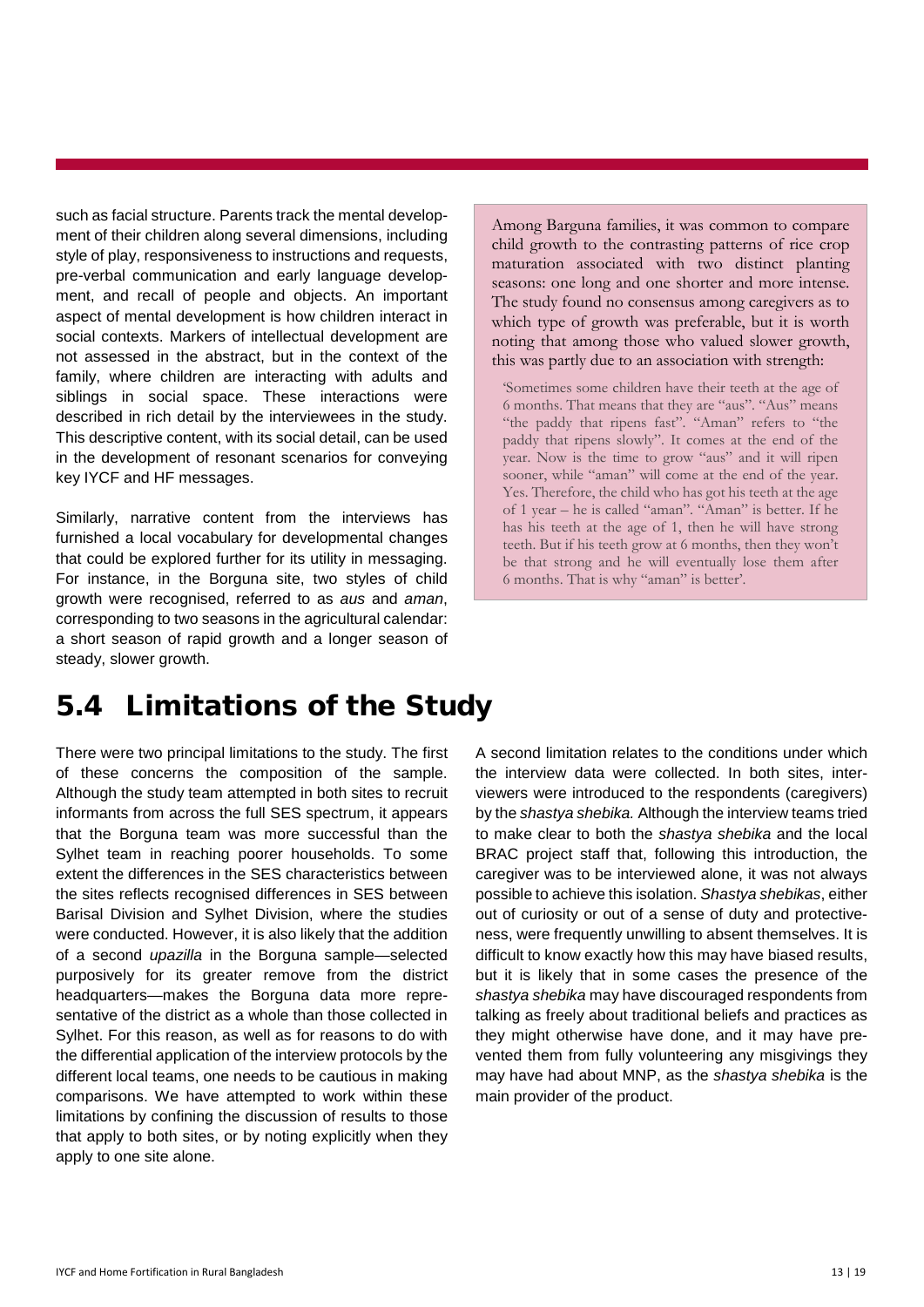### <span id="page-16-0"></span>6. RECOMMENDATIONS FOR SBCC STRATEGY AND PROGRAM IMPLEMENTATION

### <span id="page-16-1"></span>6.1 Build on the Themes That Are Key to Caregivers: Illness Prevention and Appetite

- Given the amount of time, resources, and emotional energy currently being invested by caregivers in preventing illness in infants and young children, efforts to promote IYCF and HF, while continuing to emphasise positive outcomes, such as intelligence, should also stress the reduction of negative outcomes, such as child illness.
- The potential of MNP to improve IYC appetite can be a major element of the SBCC strategy. This stems from appetite's strategic position at the intersection of the three major explanatory frameworks for illness (humoral, supernatural, and modern). Caregivers are highly sensitive to changes in the gastric health of their children because they are fraught with meaning; caregivers are apt to welcome a solution to these problems. There is also a highly practical appeal to be made here: A reduction in the time demands of feeding children who have poor appetite is likely to be very attractive to caregivers, whose preoccupation with this problem is very evident.
- For a sub-group of caregivers, vitamins and iron are generally associated with treatment rather than with prevention (vitamins as a prescription for poor appetite in children, iron as a treatment for anaemic mothers). To increase the home use of MNP, their preventive properties need greater emphasis. Caregivers already understand the concept of prevention and it has a prominent place in their actions, but the preventive use of MNP, not just for iron deficiency as stressed in program training materials, but also to help children in resisting the negative consequences of illness and to support a return to better appetite during recovery, should be explicitly reinforced.

### <span id="page-16-2"></span>6.2 Place IYCF and HF within the Existing Routines of Rural Households

• The caregiver routines described by respondents in Sylhet are highly uniform. For optimum IYCF practices with HF to be more widely adopted, they should be integrated into the common sequence of daily measures taken by caregivers for their children. The SBCC strategy could build on this, particularly in the portrayal of child feeding with MNP. Adequate preparation of local, home-made complementary foods with MNP could depict adopters as highly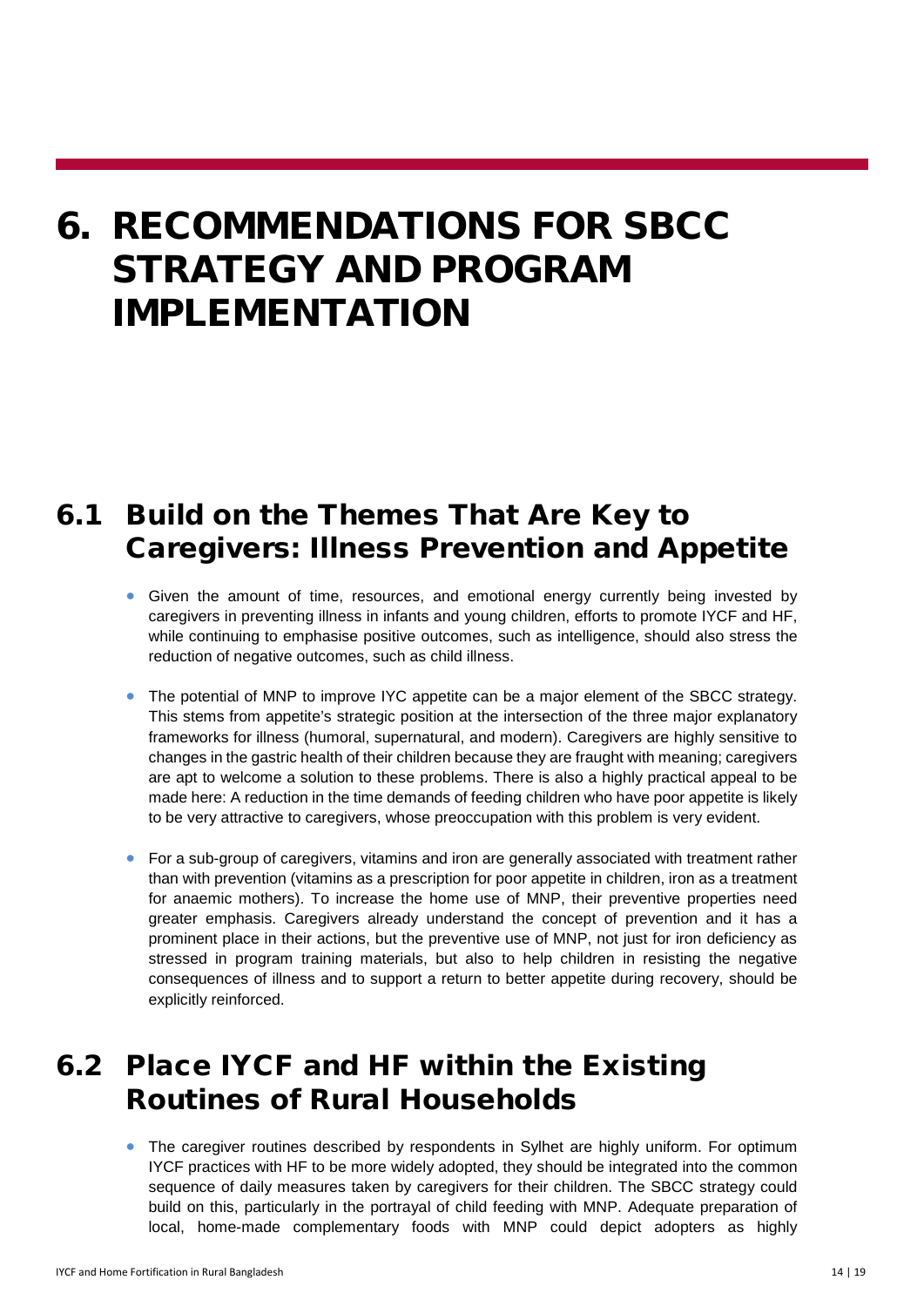conscientious caregivers taking all the necessary steps to maximise the health of their children. IYCF with HF thus becomes an additional step that concerned caregivers should take. Showing MNP adopters in the context of these other steps (washing, breastfeeding, changing the child's clothes, keeping them away from cold, etc.) is likely to resonate with families that are already trying to follow these 'rules'.

• Since it is routine in many households for IYCF to be undertaken not just by mothers but by grandmothers and mothers-in-law, they should all be depicted as part of the SBCC strategy, as they are decisive voices in the decision-making process related to child feeding and particularly for the decision to purchase MNP. They must also be considered as an important component of the *shastya shebika's* target audience, which requires the program to grapple with how best to reach grandmothers and mothers-in-law in an efficient manner. This has been achieved in other countries by seeking to address elders in locations where they congregate regularly (e.g. burial societies, savings groups, church or mosque).

### <span id="page-17-0"></span>6.3 Position MNP as a Neutral Substance within the Humoral System of Food and Illness

• Since most foods are believed to have a defined effect on the hot/cold balance of infants and young children, it is important that MNP are not interpreted as bringing either too much heat or too much cold to the body of children that consume it, as this could lead to discontinuing use in moments of sickness or other humoral imbalance. At present, there is no cultural consensus as to the hot/cold qualities of MNP, which is an advantage. SBCC should probably avoid promoting MNP with claims of increased 'energy' or other terms that could call to mind excessive heat. The optimal positioning would be as a 'helper' substance that augments and celebrates the foods that caregivers already provide to their children. Individual foods are offered or denied, depending on the humoral state of the child, and MNP could be likened to a catalyst—one that helps these foods do their job of bringing the body back into humoral balance. The oil that caregivers apply to the heads and bodies of their children appears to be one of the few substances that is used routinely in both hot and cold seasons, and associating MNP with this other, neutral substance may be a way to reinforce the idea that MNP has no effect on humoral balance.

### <span id="page-17-1"></span>6.4 Explore the Use of Key Terms and Concepts from Caregiver Narratives

- The narrative content collected from respondents during the course of the study reveals a number of concepts that, with further exploration, may prove useful in fleshing out scenarios for promoting IYCF through SBCC. Two insights in particular presented in the discussion of health, growth, and development above are worth investigating further.
	- **The rice paddy analogy** in which different styles of child growth and development are named after the short and long rains (*aus* and *aman*): If it proves to be the case that child growth is widely discussed in the language of crop maturation, this analogy could conceivably be useful to the SBCC strategy.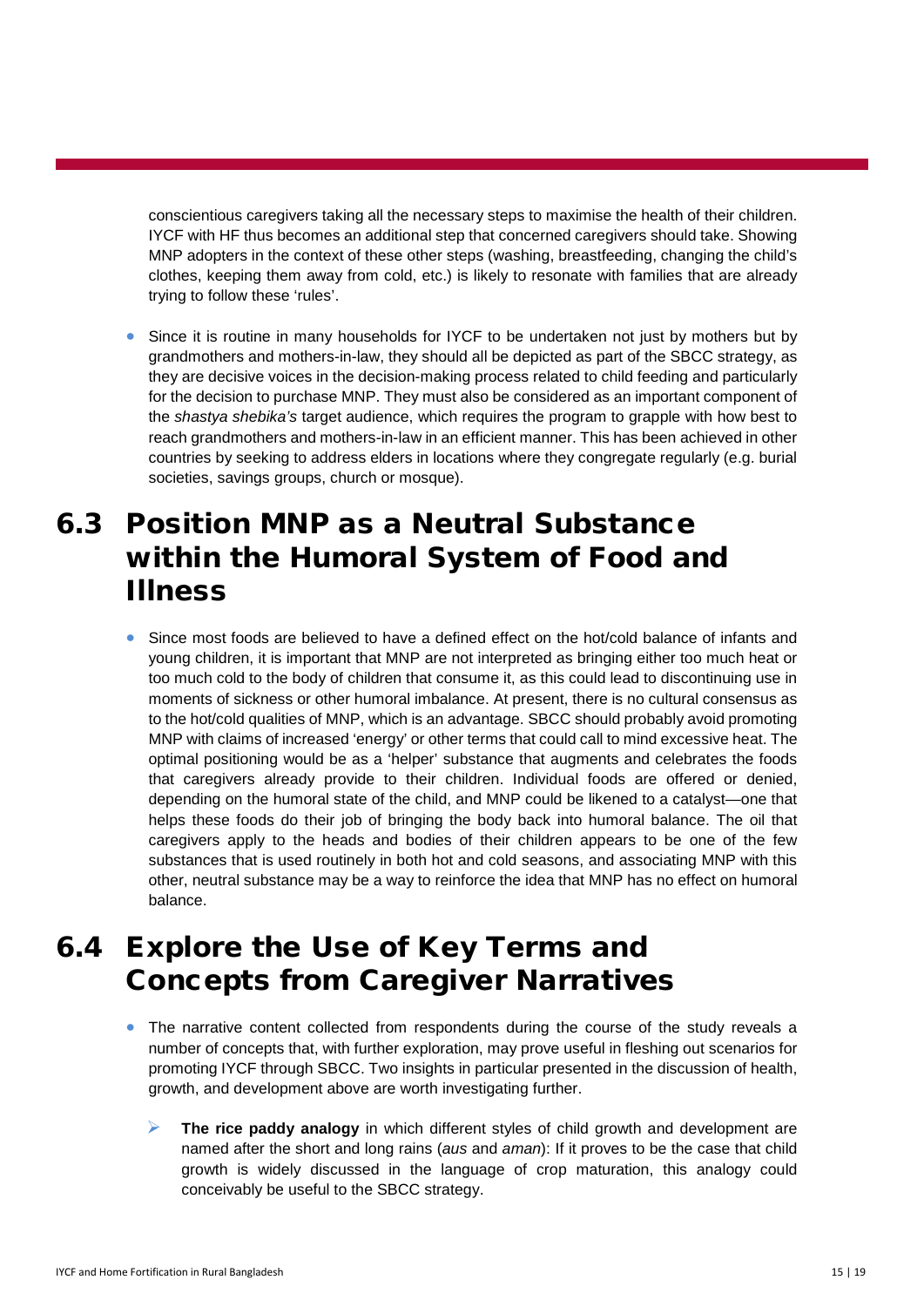**The importance of monitoring the child's development through social interaction** as opposed to abstract milestones: Understanding and responding verbally or non-verbally to relatives (particularly male relatives like fathers or uncles) defines the child as a social being. Caregivers watch for this in their children, and depicting this as a marker of development in the scenarios developed by the SBCC team could provide a valuable link to local concerns, helping these scenarios resonate.

### <span id="page-18-0"></span>6.5 Address the Major Social and Programmatic Impediments to Uptake and Adherence

- Some caregivers within our sample reported that they had discontinued MNP because of a change in the child's stool. The co-occurrence of initiating MNP use and a subsequent episode of diarrhoea is viewed as a causal relationship. Caregivers blame the diarrhoea on MNP, even though there may be no causal relationship. To the extent that this reflects a more widespread experience (i.e. within the broader HF program implementation area), adherence is likely to be improved where HF messaging and programming are linked effectively to water, sanitation, and hygiene messaging and programming. Reducing diarrhoea by improved hygiene will reduce the likelihood of this co-occurrence. MNP messaging should support hand-washing of children and caregivers before use.
- While the SBCC strategy may make important inroads by using some of the recommendations listed here, HF will never be widely adopted as long as the instructions concerning the use regime are not well understood. For the participants in this study, the 'start-halt-restart' recommendation has not been consistently internalised (if indeed it has been consistently conveyed). Efforts either to simplify the guidance or to strengthen the messaging (or both) would appear to be a prerequisite for greater adherence.
- The social constraints on women's movement and agency were a persistent theme emerging from our interviews. We have already noted the importance of making allies of mothers-in-law, grandmothers, and decision-making male members of the household, who determine much of what is possible for mothers of infants and young children. IYCF messaging also needs to be tied to the task of opening room for mothers to manoeuvre. Messages directed to fathers, elders, and the community at large that reinforce the importance of maternal diet as a direct influence on birth outcomes and IYC health in the first 1,000 days may help legitimise mothers' own selfcare efforts and reduce their vulnerability to social pressures to deny themselves.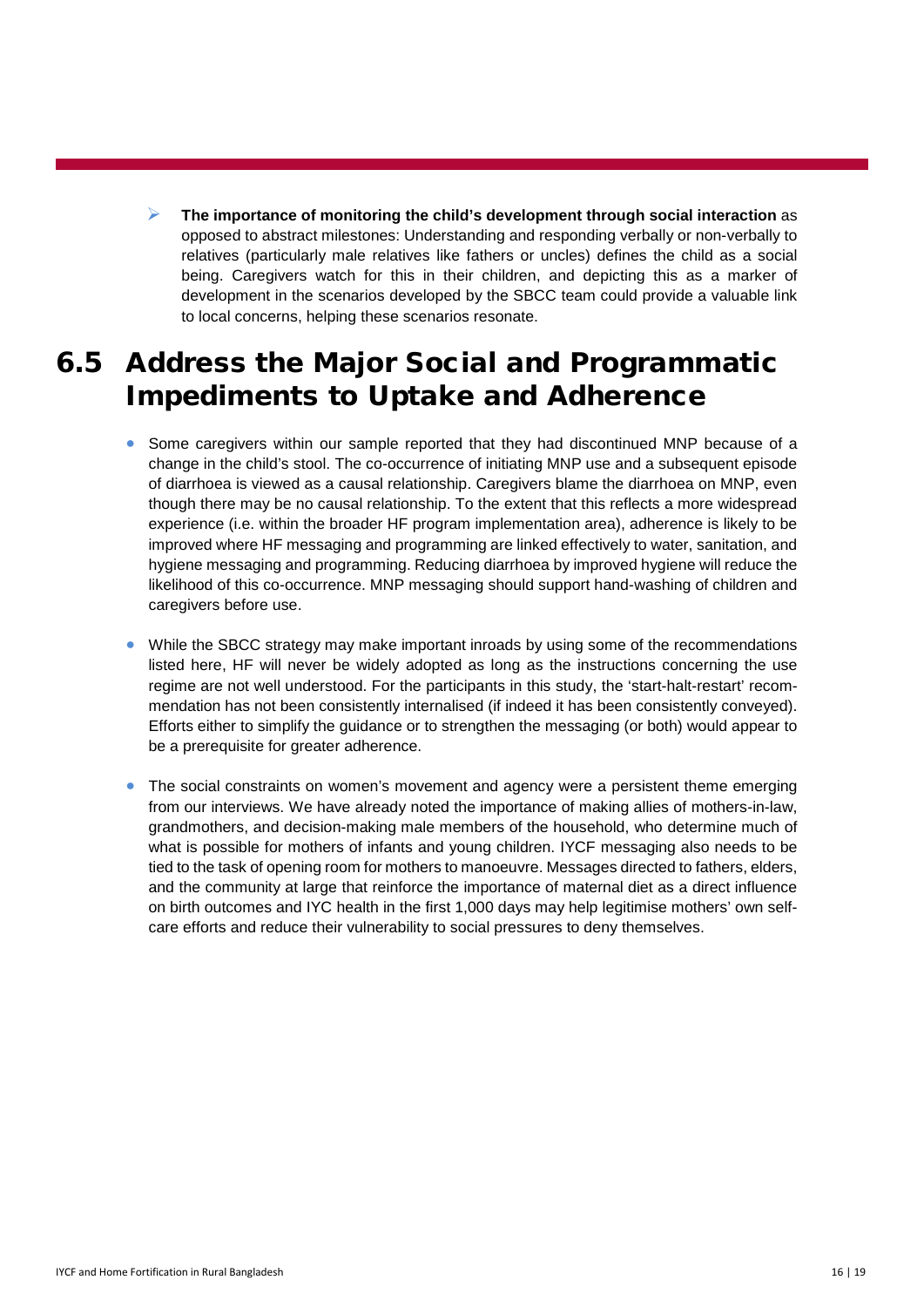### <span id="page-19-0"></span>7. BIBLIOGRAPHY

Aboud F, Akhter S. 2011. A cluster-randomized evaluation of a responsive stimulation and feeding intervention in Bangladesh. Pediatrics 127: e1191.

Affleck W, Pelto G. 2012. Caregivers' responses to an intervention to improve young child feeding behaviors in rural Bangladesh: a mixed method study of the facilitators and barriers to change. Social Science & Medicine 75: 651–658.

Agar, M. 1996. The Professional Stranger: An Informal Introduction to Ethnography. San Diego, CA: Academic Press.

Avula R, [Menon](http://jn.nutrition.org/content/143/12/2029.short) P, Saha KK, Bhuiyan MI, [et al. 2013. Critical Steps in the Implementation and Utilization of a Behavior](http://jn.nutrition.org/content/143/12/2029.short)  [Change Communication Intervention Promoting](http://jn.nutrition.org/content/143/12/2029.short) Infant and Child Feeding Practices in Bangladesh. J. Nutr. 143 (12)2029–2037.

Bernard RH. 2006. Research Methods in Anthropology: Qualitative and Quantitative Approaches. Lanham, Maryland: Altamira Press.

Black RE, Victora CG, Walker SP, Bhutta ZA, et al. 2013. Maternal and child undernutrition and overweight in lowincome and middle-income countries. The Lancet 382(9890), 427–451.

Borgatti SP. 1992. Anthropac 4.0. Columbia, South Carolina: Analytic Technologies.

Borgatti SP, Halgin DS. 2012. Elicitation techniques for cultural domain analysis. In: Schensul JJ, LeCompte MD, eds. Specialized Ethnographic Methods: A Mixed Methods Approach. Lanham, Maryland: Altamira Press. pp. 80–116.

Bureau of Statistics. 2010. Report of the Household Income and Expenditure Survey. Dhaka: Bangladesh Ministry of Planning.

FAO. 2012. The State of Food Insecurity in the World 2012: Economic growth is necessary but not sufficient to accelerate reduction of hunger and malnutrition. Rome: FAO.

Garro LC. 2000. Cultural Meaning, Explanations of Illness, and the Development of Comparative Frameworks. Ethnology 39:305–34.

Glaser BG.1992. Emergence vs. Forcing: Basics of grounded theory analysis. New York, NY: Sociology Press.

Headland T*.* 1990. Introduction: A Dialogue Between Kenneth Pike and Marvin Harris on Emics and Etics. In *Emics and Etics: The Insider/Outsider Debate*. Headland T, Pike K, Harris M, eds. pp. 13–27. Newbury Park, California: Sage.

icddr,b, UNICEF/Bangladesh, GAIN, and Institute of Public Health and Nutrition. 2013. National Micronutrients Survey 2011–2012 Report. Dhaka.

IFPRI. 2010. Evaluation of Alive and Thrive and Evaluation of GAIN Home Fortification Project, Unpublished study.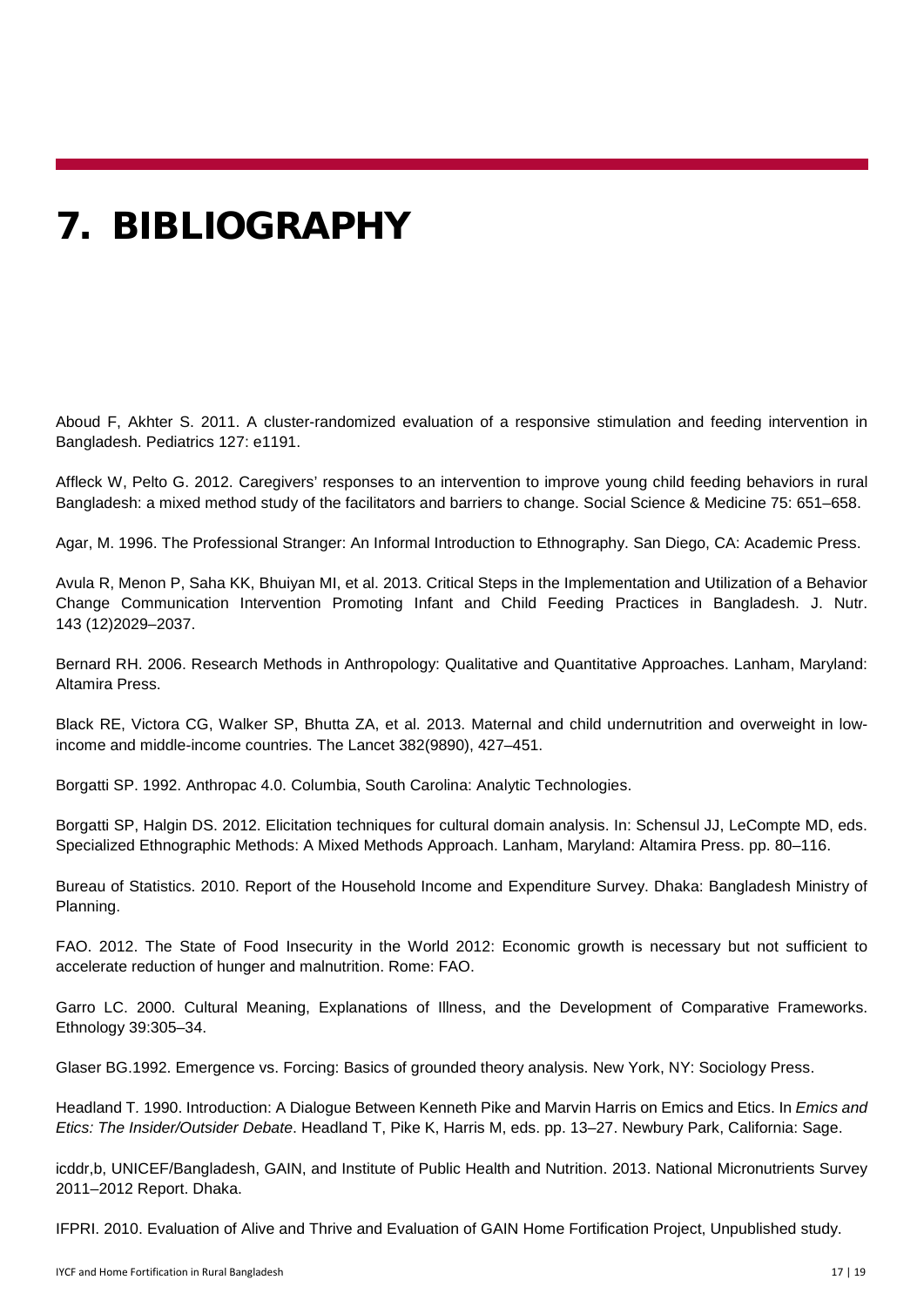IFPRI. 2013a. Analysis of 2013 MNP Uptake Survey. Unpublished summary of survey findings.

IFPRI. 2013b. Using BRAC's Community Health Volunteer Network to Scale up Sale of Multiple Micronutrient Powders in Bangladesh: Results of an Uptake Survey conducted June-July 2012. Unpublished study.

IFPRI 2013c. BRAC's *Pushtikona* program: insights from process evaluation surveys and rapid qualitative assessment 2013. A presentation by IFPRI MLE Team at BRAC-GAIN-IFPRI meeting, Dhaka, November 14, 2013.

Kleinman A.1988. The Illness Narratives. New York, NY: Basic Books.

Kleinman A. 1980. Patients and healers in the context of culture: an exploration of the borderland between anthropology, medicine, and psychiatry. Berkeley, California: University of California Press.

Menon P. 2012. Childhood Undernutrition in South Asia: Perspectives from the Field of Nutrition. CESifo Economic Studies 58:274–95.

MRC-MODE Limited. 2011. Final report on formative research to understand knowledge, attitude, and practice about vitamin A supplementation, fortified oil, multiple micronutrient powder, and iron deficiency across different participant groups. Unpublished report.

NIPORT. 2013. Bangladesh Demographic and Health Survey 2011. Dhaka and Calverton, Maryland: Mitra and Associates and ICF International.

Pelto PJ. 2013. Applied Ethnography: Guidelines for Field Research. Walnut Creek, California: Left Coast Press.

Pelto GH, Armar-Klemesu M, Siekmann J, Schofield D. 2013. The focused ethnographic study 'assessing the behavioral and local market environment for improving the diets of young children 6 to 23 months old' and its use in three countries. Maternal and Child Nutrition 9 (suppl 1):35–46.

Pelto PJ, Pelto GH. 1997. Studying knowledge, culture and behaviour in applied medical anthropology. Medical Anthropology Quarterly Vol. 11 (2). pp. 147–63.

Saha K, Rawat R, Khaled A, Sanghvi T, et al. 2013. Behavior change counseling by frontline health workers and a mass media campaign improved complementary feeding practices more than mass media alone in rural Bangladesh. FASEB J 27:243.5.

Thuita FM, Pelto GH. 2014. Infant and Young Child Feeding Behaviors, Beliefs, Contexts and Environments in Isiolo, Marsabit and Turkana Counties – Kenya: Report on the Focused Ethnographic Studies in the REGAL-IR ('Resilience and Economic Growth in the Arid Lands – Improving Resilience') Program Area*.* Unpublished study.

Zongrone A, Bhuiyan M, Singh K, Roopnaraine T, et al. 2013. An ethnographic tool provides insights into socially normative infant and young child feeding practices in the context of a behavior change communications intervention in rural Bangladesh FASEB J 27:243.4.